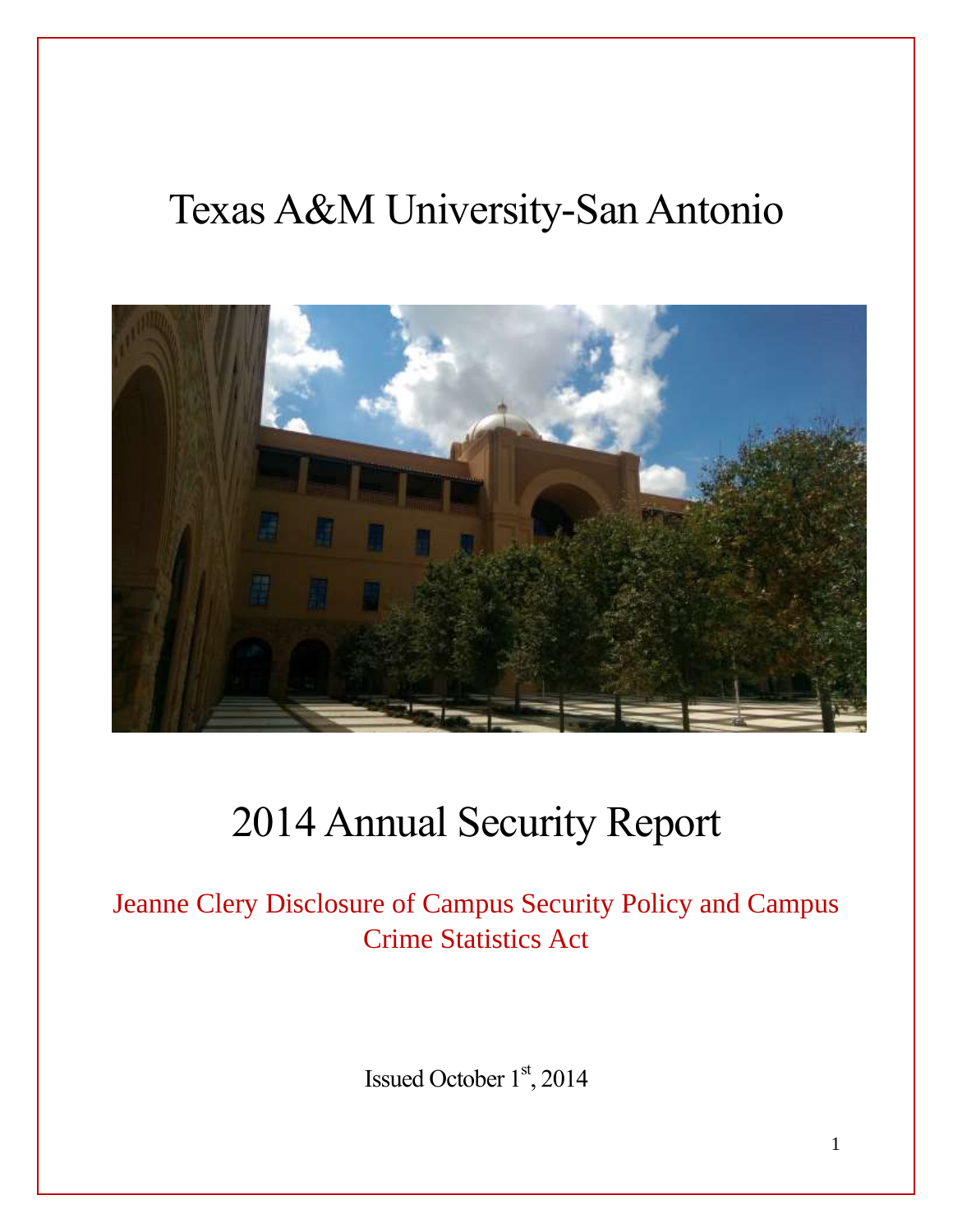# Table of Contents

| <b>2014 Annual Security Report</b>                            | 4  |
|---------------------------------------------------------------|----|
| <b>Fire Safety Log</b>                                        | 5  |
| <b>Annual Fire Safety Report</b>                              | 5  |
| <b>Contact Information</b>                                    | 5  |
| <b>Law Enforcement Authority</b>                              | 6  |
| <b>Reporting Crimes</b>                                       | 6  |
| <b>Campus Security Authority</b>                              | 8  |
| <b>Voluntary/Confidential Reporting</b>                       | 8  |
| <b>Security and Access to Campus Buildings</b>                | 9  |
| <b>Violence in the Workplace</b>                              | 10 |
| <b>Sexual Assault, Stalking, Domestic and Dating Violence</b> | 10 |
| <b>Law Enforcement Training</b>                               | 11 |
| <b>On/Off Campus Services</b>                                 | 12 |
| <b>Protective &amp; No Contact Orders</b>                     | 12 |
| <b>Changes in Academic and Living Conditions</b>              | 13 |
| <b>Title IX Requirements</b>                                  | 13 |
| <b>Sexual Assault Prevention</b>                              | 13 |
| <b>Rape Aggression Defense Training</b>                       | 14 |
| <b>Reporting Sexual Assault</b>                               | 15 |
| <b>Counseling and Support</b>                                 | 15 |
| <b>Student Disciplinary Hearing</b>                           | 16 |
| <b>Preservation of Evidence</b>                               | 16 |
| <b>Campus Sexual Assault, Domestic &amp; Dating Violence</b>  | 17 |
| <b>University Discipline Process</b>                          | 17 |
| <b>Standard of Evidence</b>                                   | 18 |
| <b>Right of Both Parties</b>                                  | 18 |
| <b>Written Requests</b>                                       | 18 |
| <b>Sanctions</b>                                              | 18 |
| <b>Sexual Harassment</b>                                      | 20 |
| <b>Missing Student Notification</b>                           | 21 |
| <b>Emergency Contact Registration</b>                         | 21 |
| <b>University Alcohol and Drug Policy</b>                     | 21 |
| <b>Hate Crime and Hate Incidents</b>                          | 23 |
| <b>Crime Prevention and Security Programs</b>                 | 24 |
| <b>Timely Warnings</b>                                        | 24 |
| <b>Emergency Notifications</b>                                | 25 |
| <b>Emergency Response and Evacuation Procedures</b>           | 25 |
| <b>The Annual Disclosure of Crime Statistics</b>              | 28 |
| <b>Reporting Requirement</b>                                  | 28 |
| Crime Definitions (as defined by the Clery Act)               | 29 |
| <b>Annual Crime Statistics Calendar Year 2013</b>             | 32 |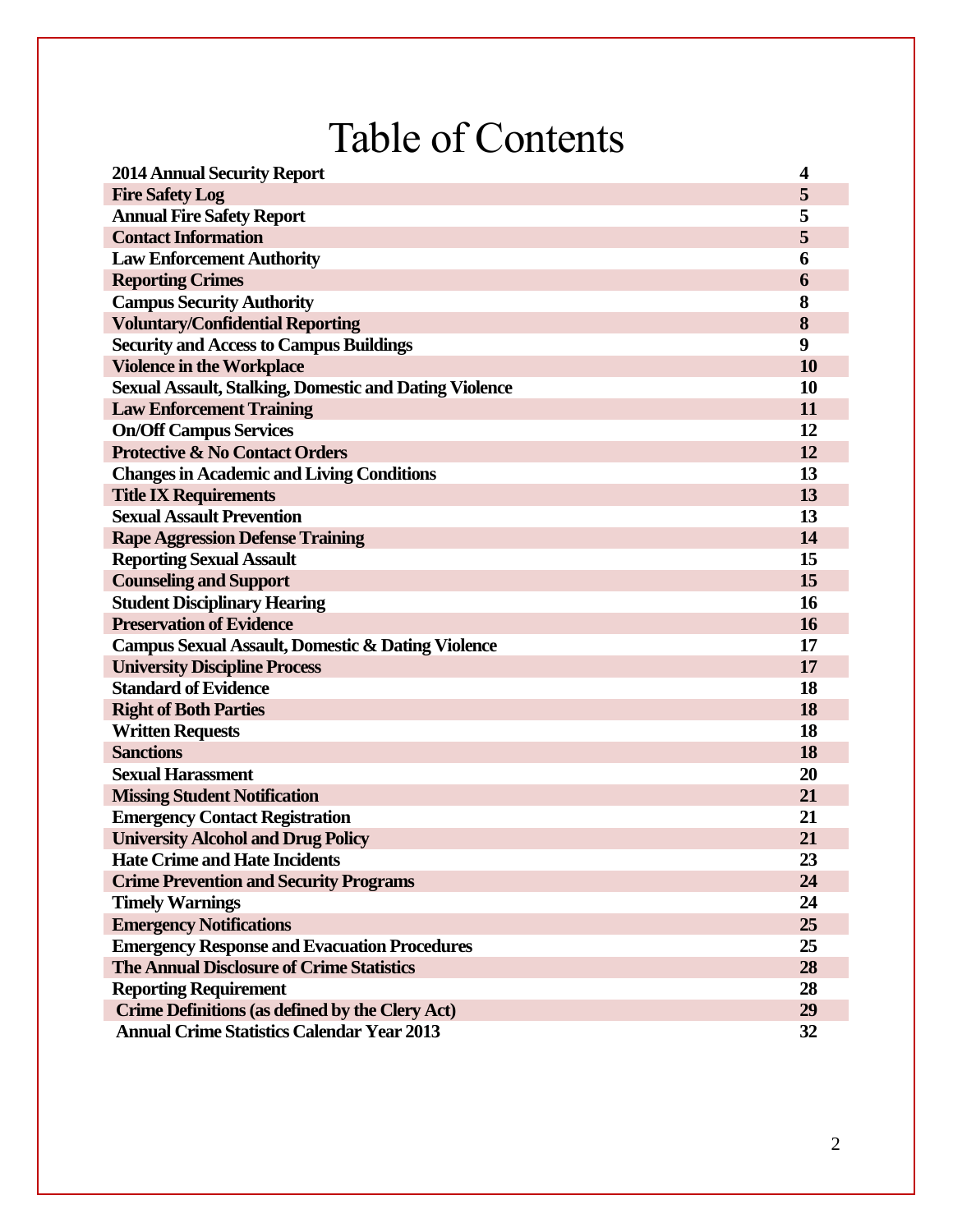

The men and women of the Texas A&M University-San Antonio Police Department are committed to ensuring that our students, faculty, staff and guests enjoy a safe working and learning environment. This 2014 Annual Security and Fire Safety Report contains critical information you should familiarize yourself with about campus safety and security. Described in detail is our law enforcement arrest authority; our crime reporting policies, procedures  $\&$ responses; our working relationships with state and local police; our encouragement of prompt reporting of crimes; and access control procedures. Additionally, there is information concerning drug and alcohol abuse prevention, sexual assault information and weapons on campus.

This report contains data about crime statistics for the three previous calendar years detailing the reported crimes that occurred on the TAMU-SA Main Campus, Brooks City Base Campus, and support facilities to include property owned or controlled by the University and on public property or property immediately adjacent to and accessible from the campuses. This information is required by the Jeanne Clery Disclosure of Campus Security Policy and Crime Statistics Act and the Higher Education Reauthorization Act and is provided by Texas A&M University-San Antonio Police Department.

We also welcome you to browse our web site at<http://www.tamusa.tamus.edu/upd/> to send us your questions and feedback so that we may provide you with the best service possible.

Sincerely,

Ron Davidson, MS Chief of Police

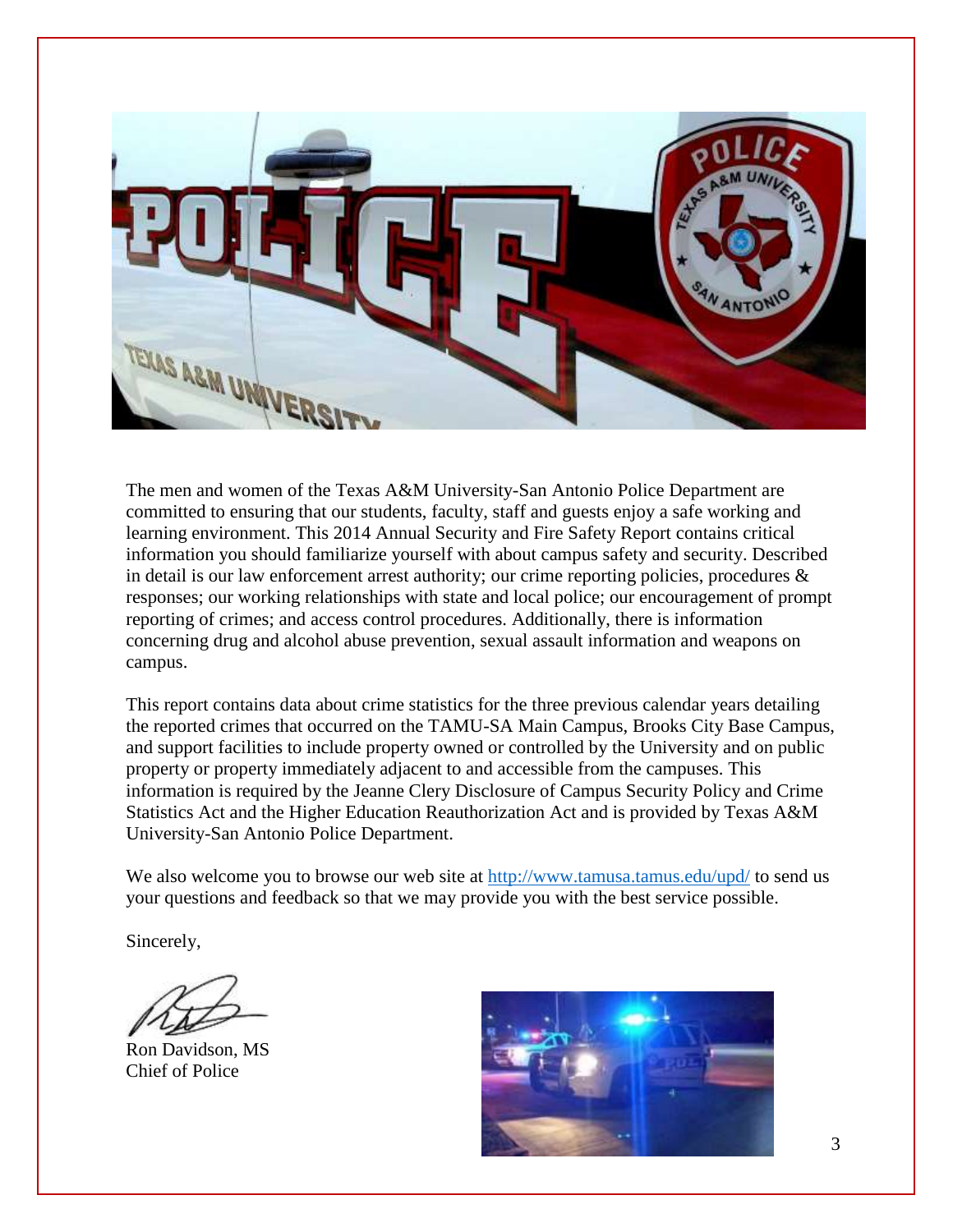#### **2014 Annual Campus Security Report** *(Known as the Clery Compliance Report)*

The Texas A&M University‐San Antonio 2014 Annual Campus Security Report is designed to provide important information about safety on our campus. This report contains information on the resources and services available to faculty, staff and students of Texas A&M University‐San Antonio. It also contains statistics about certain crimes that were reported to have happened on our campuses and adjacent public property or at any noncampus locations owned or controlled by the University that are used for educational purposes. These statistics were gathered for the three previous calendar years (2011, 2012, and 2013). The policy statements found in this report apply to both the Main Campus and the Brooks City-Base Campus, unless stated otherwise.

It is important to stress that our campuses are safe. However, you are encouraged to be aware of your personal safety and security and to be responsible for your actions while on campus. Texas A&M University‐San Antonio has many programs and procedures in place to contribute to a safe campus environment, and you are encouraged to become familiar with them and review them regularly.

- Daily Crime Log
- Timely Warnings
- Crime Prevention Tips
- Classroom Call Boxes
- Parking lot Blue Lights



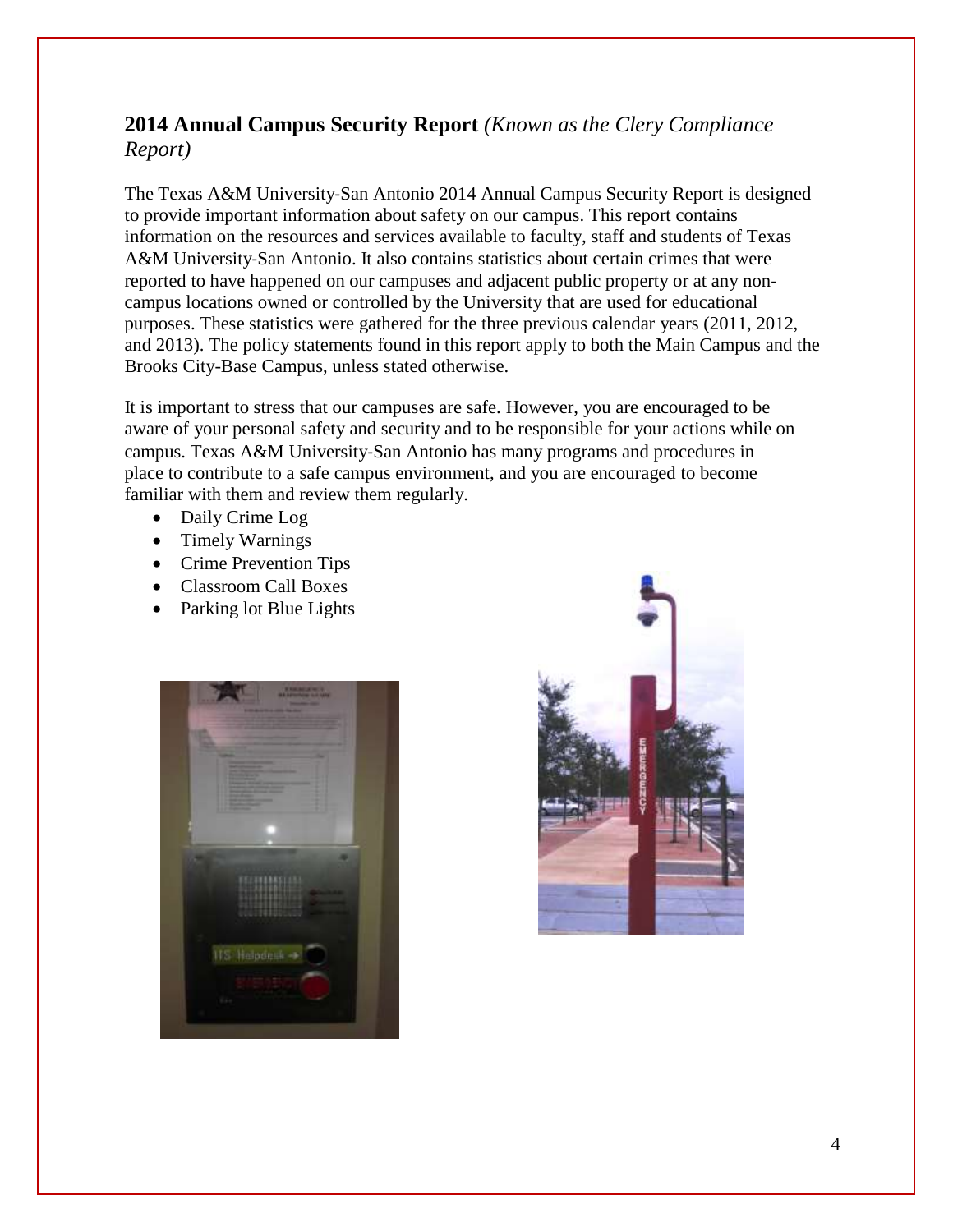Your safety is very important to us. If you notice any suspicious, dangerous or illegal activities on campus, please notify the **University Police Department at (210) 784-1900 (non-emergency) or (210) 784-1911 (emergency)** as soon as possible for investigation and resolution.

#### Fire Safety Log

The Fire Safety Log is mandatory for all institutions with on-campus student housing facilities. At this time, TAMU-SA does not have on-campus student housing facilities. A fire safety log is not currently required.

#### Annual Fire Safety Report

The Annual Fire Safety Report is mandatory for all institutions with on-campus student housing facilities. At this time, TAMU-SA does not have on-campus student housing facilities. The Annual Fire Safety Report is not currently required.

## Contact Information

#### For Campus Emergencies

| University Police Department Emergency Number (24/7) | $(210) 784 - 1911$ |
|------------------------------------------------------|--------------------|
| <b>Facilities Services</b>                           | $(210) 784 - 2100$ |
| Safety, Risk and Emergency Management                | $(210)$ 784-1150   |

#### Campus Numbers

| Dispatch Non-Emergency Number | $(210)$ 784-1900 |
|-------------------------------|------------------|
| Welcome Center                | $(210)$ 784-1000 |
| University Library            | $(210)$ 784-1500 |
| <b>ITS Helpdesk</b>           | $(210)$ 784-4357 |

#### Preparing the Annual Security Report

This annual security report is compiled and prepared by the Texas A&M University-San Antonio Police Department in cooperation with many campus departments, including:

- Campus Security Authorities (CSAs)
- Office of Student Rights and Responsibilities
- Title IX Coordinator
- Office of Student Engagement and Success

Crime and disciplinary referral statistics are collected from the above groups, while statistical information for activity that occurs off campus is retrieved from the San Antonio Police Department and other local agencies. For purposes of making timely warning reports and the annual statistical disclosure required under the Clery Act, the campus community should report crimes to either the University Police Department or a Campus Security Authority (CSA).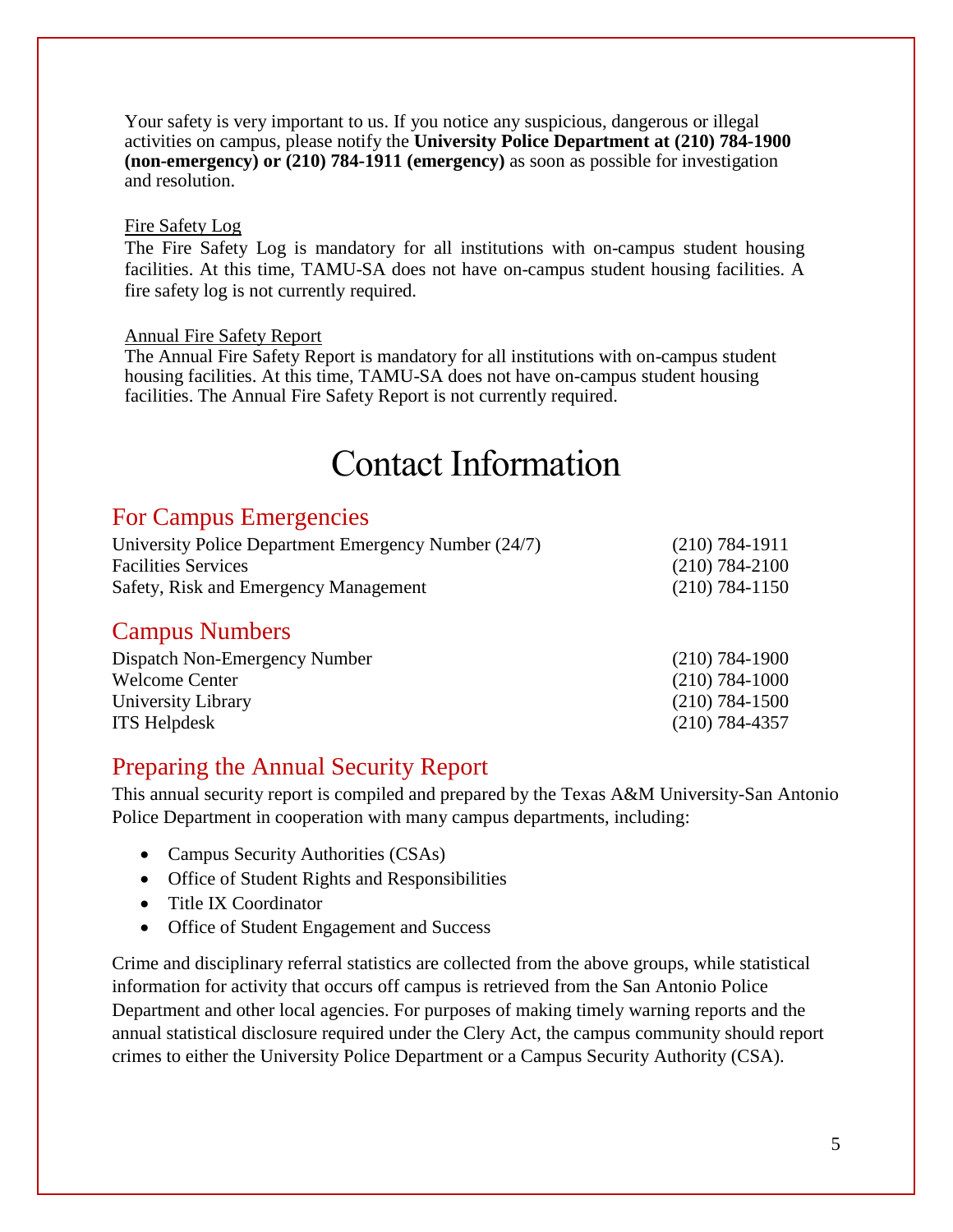## Law Enforcement Authority

The University Police Department is the primary respondent for campus emergencies and reports of criminal activity on campus. University Police officers derive their authority under the Texas Education code Section 51.203: Campus Peace Officers. University Police Officers are fully certified by the State of Texas with full arrest powers. They cooperate with state and local police agencies (City of San Antonio Police Department, Bexar County Sheriff's Departments, Texas Department of Public Safety, Department of Homeland Security and the Federal Bureau of Investigation), resulting in the University's awareness of criminal activity perpetrated beyond the campus. At this time, there are no off-campus locations for student organizations

#### Law Enforcement Partnership

The UPD currently has a Memorandum of Understanding with the identified responding agencies. Crimes are investigated by the University Police Department but depending on the nature and severity of the crime, other agencies can be contacted to assist in the investigation.



#### Reporting Crimes

#### **Texas A&M University-San Antonio One University Way, San Antonio, TX, 78224**

Texas A&M University-San Antonio encourages accurate and prompt reporting of all crimes. Members of the campus community, including faculty, staff, students, and third parties who observe criminal activities and other emergencies occurring on campus should contact UPD immediately by dialing ext. 1911 from any campus telephone or by dialing (210) 784-1911. You may also contact police officers on patrol or in our on-campus UPD offices. You may also contact a Campus Security Authority if you are a victim or witness a crime. A partial list of Campus Security Authorities is provided below.

| Jolene DesRoches, Director of Counseling and Wellness | $(210)$ 784-1336   |
|-------------------------------------------------------|--------------------|
| Margarita Vasquez, Director of Enrollment Services    | $(210) 784 - 1301$ |
| Melissa Mahan, Vice President for Student Affairs     | $(210) 784 - 1371$ |
| Jacquelyn Longoria, Title IX Coordinator              | $(210) 784 - 1179$ |
| University Police Department (non-emergency)          | $(210) 784 - 1900$ |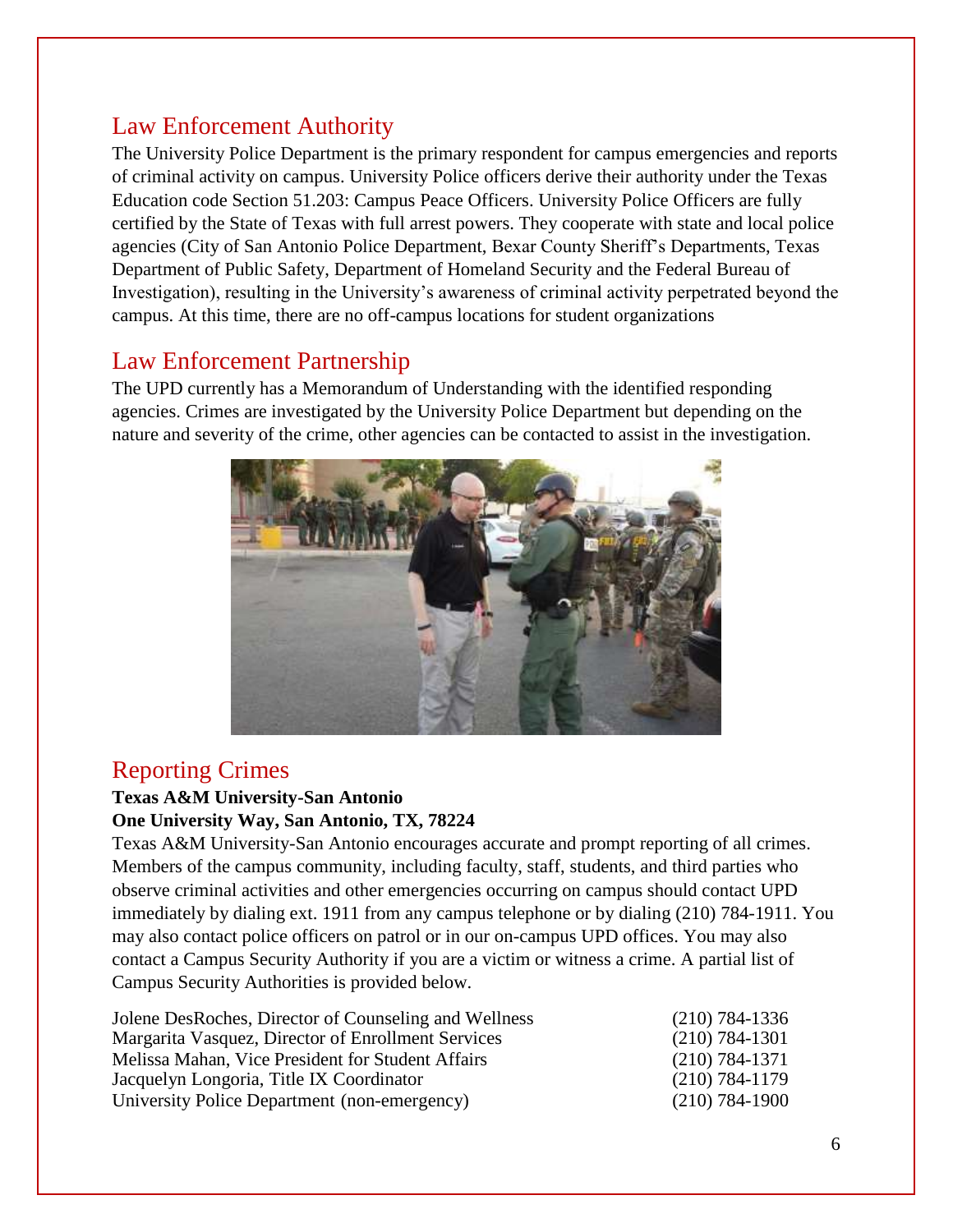To report a non-emergency security or public safety-related matter, call the University Police Department at (210) 784-1900 (non-emergencies). Officers are available 24 hours a day to answer calls.



The University Police Department will take the following actions as necessary:

- Dispatch police, fire and/or medical assistance as needed to the scene of the incident; if it is a non-emergency ask the victim to report the incident at the UPD office;
- Investigate or assist allied agencies with the situation;
- Take appropriate actions to identify, apprehend and submit for prosecution to the courts, the responsible person(s);
- Notify or request assistance from other law enforcement agencies and/or other allied agencies as appropriate;
- Document occurrences or take appropriate action and/or notify appropriate agency/departments;
- All student-related UPD incidents are forwarded to the Office of Student Affairs for review and potential disciplinary action. UPD will investigate a report when it is deemed appropriate. Additional information obtained during the investigation also will be forwarded to the Office of Student Affairs.

Incidents that may or may not be crimes should be reported to any Campus Security Authority. At Texas A&M University‐San Antonio this includes the Office of Student Affairs. Crimes reported will be listed in the appropriate categories in the Clery Compliance Report.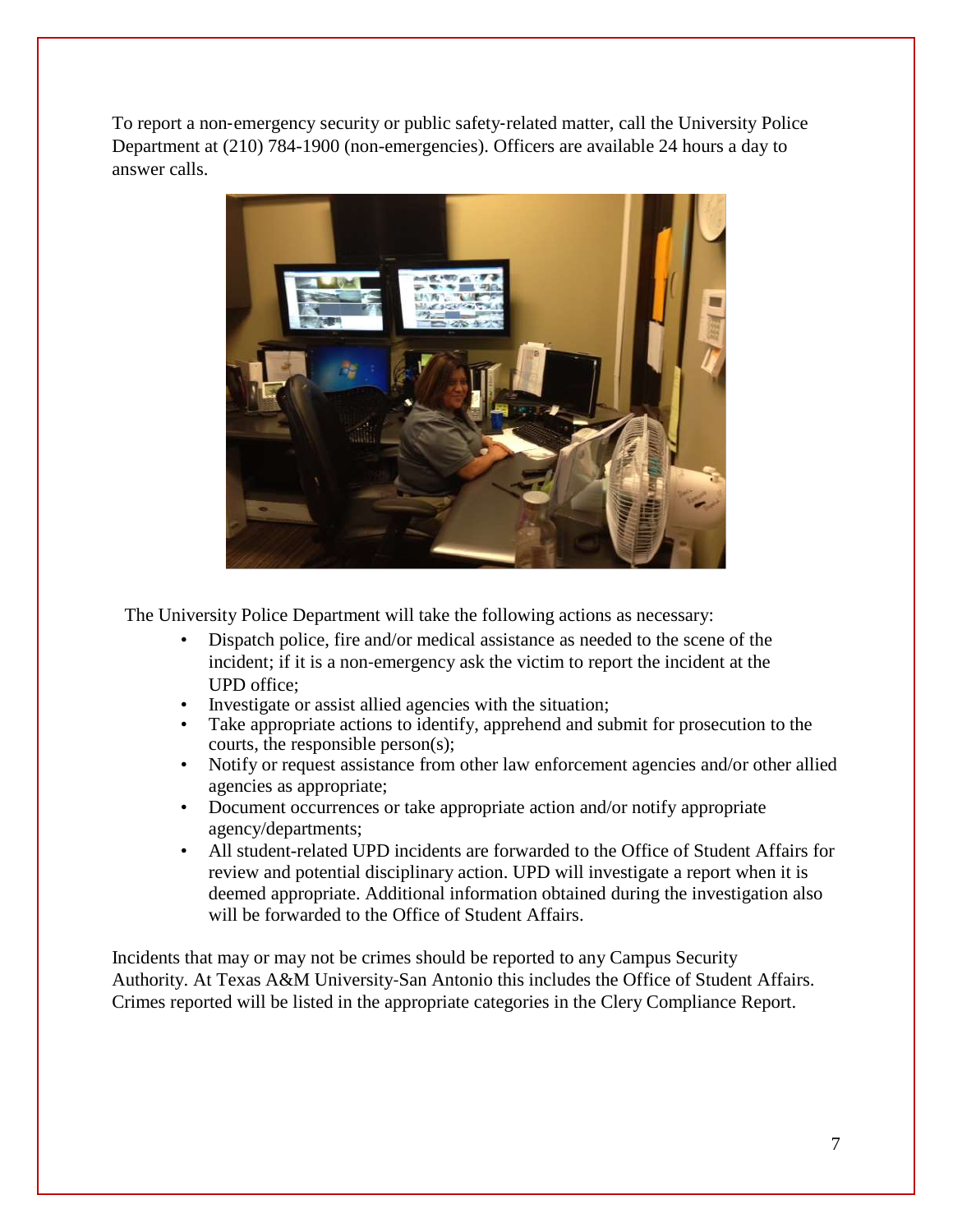### Reporting Crimes (continued)

#### **Texas A&M University-San Antonio** *Brooks City-Base Campus* **2601 Louis Bauer Drive, San Antonio, TX, 78235**

Faculty, staff, students or third parties observing criminal activities, other emergencies or nonemergencies occurring at Brooks City-Base should contact University Police Department at (210) 784-1900 (non-emergencies) or (210) 784-1911 (emergencies).

## Campus Security Authority

Although the reporting of criminal activity directly to the University Police Department is encouraged, crimes may also be reported to Campus Security Authorities (CSA). CSAs are University officials who have responsibility for campus security or who have significant responsibility for student and campus activities. Campus Security Authorities are responsible for forwarding non-identifying information to the University Police Department for inclusion in the annual security report, regardless of whether or not the victim chooses to file a report with law enforcement or press charges. As defined under the Clery Act, CSAs include college deans and assistant deans, resident deans and assistant resident deans, athletic directors and assistant directors, athletic team coaches, faculty advisors to student groups, and campus staff involved in disciplinary and judicial proceedings. Please be aware that information forwarded by CSAs is for statistical purposes only.

When a CSA is notified of a crime or an incident that may be a crime, and there is little or no reason to doubt the validity of the information, the CSA must record the information on a Crime Statistic Report Form and submit the report to the University Police Department in a timely manner to determine if a timely warning should be issued or not.

### Pastoral and Professional Counselors

As a result of the negotiated rulemaking process which was followed by the passage of the law, the 1998 amendments to 20 U.S.C. Section 1092 (f) clarified the identity of those considered to be campus security authorities. Campus "Pastoral Counselors" and "Professional Counselors," when acting as such are not considered to be a Campus Security Authority (CSA) and are not required to report crimes for inclusion into the annual disclosure of crime statistics. As a matter of common practice, counselors are encouraged, if they deem it appropriate, to inform persons being counseled of the procedures to report crimes on a voluntary basis for inclusion into the annual crime statistics.

All reported crimes will be taken seriously even if anonymous or reported confidentially. Crimes occurring off campus should be immediately reported to the appropriate law enforcement agency

## Voluntary/Confidential Reporting

If you are the victim or witness of a crime and do not want to pursue action within the University disciplinary system or the criminal justice system, you may still want to consider making a confidential report. With your permission, the chief or a designee of UPD can file a report on the details of the incident without revealing your identity. The purpose of a confidential report is to comply with your wish to keep the matter confidential, while taking steps to ensure the future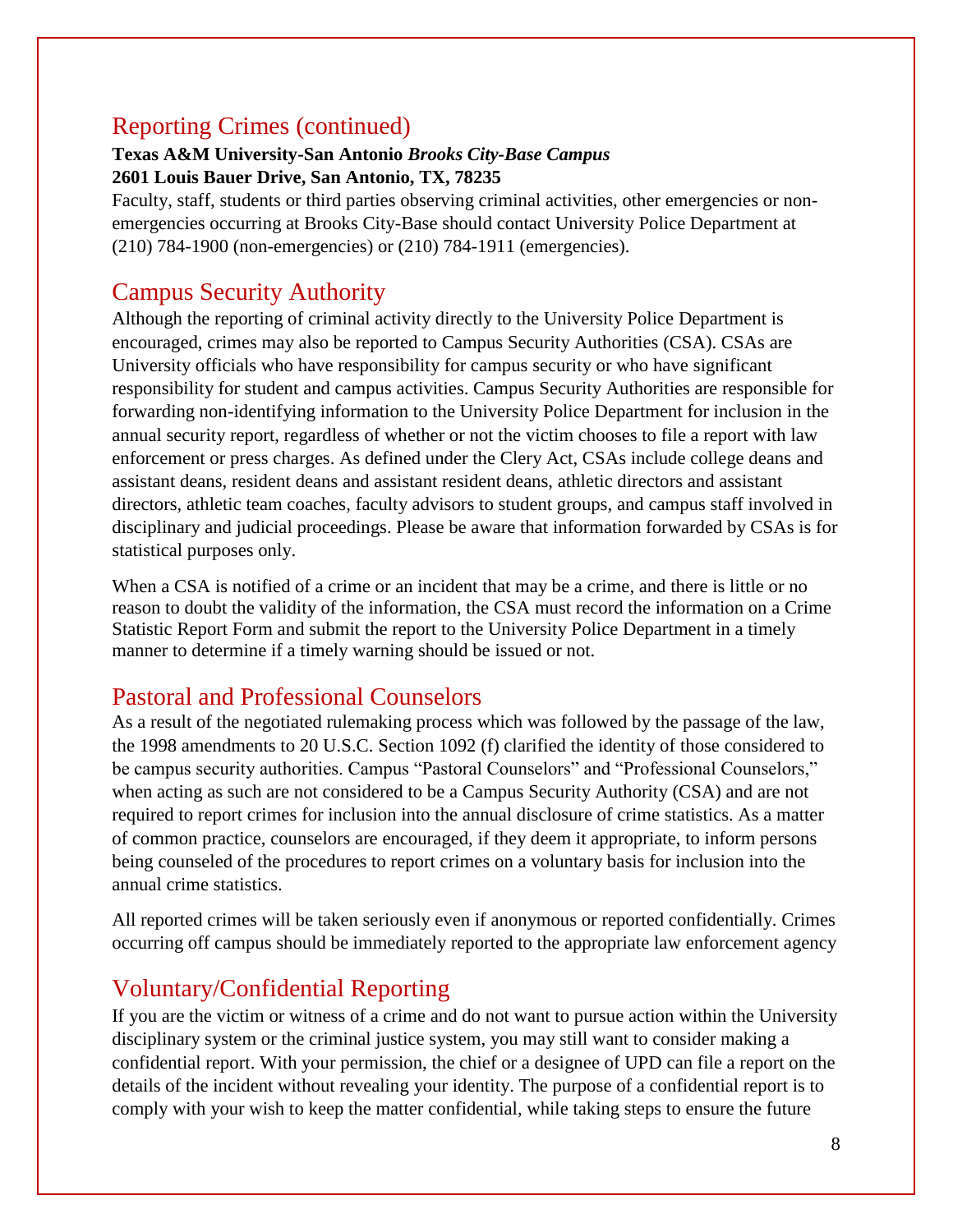safety of yourself and others. With such information, the University can keep an accurate record of the number of incidents involving students, determine where there is a pattern of crime with regard to a particular location, method or assailant, and alert the campus community to potential danger. Reports filed in this manner are counted and disclosed in the annual crimes statistics for the institution.

#### Security and Access to Campus Buildings and Grounds

During business hours, the University will be open to students, parents, employees, contractors, guests and invitees. During non-business hours, access to all University facilities is by admittance via the University Police Department.

- [Main Campus](http://www.tamusa.tamus.edu/tamusacampuses/maincampus/madla.html)
	- o Monday through Saturday: 7 a.m. to 10 p.m.
	- o Sunday: 1 to 9 p.m.
- [Brooks City Base](http://www.tamusa.tamus.edu/tamusacampuses/brookscampus.html) Campus
	- o Monday through Saturday: 7 a.m. to 10 p.m.
	- o Sunday: 1 to 9 p.m.
- Gillette Campus (No longer being used for students as of 2011)
	- o Monday through Friday: 7 a.m. to 7 p.m.
	- o Saturday and Sunday: Closed
- [Education and Cultural Arts Center](http://www.tamusa-ecac.com/)
	- o Tuesdays: 10 a.m. to 9 p.m.
	- o Wednesday through Sunday: 10 a.m. to 5 p.m.
	- o Monday: Closed

University buildings and grounds are inspected and maintained with concern for security and safety (e.g. broken windows, properly functionality of building locks, etc.). The University Police Department also receives information from the campus community regarding damaged roadways, overgrowth of shrubbery and other areas in need of repair. This information is forwarded to facilities in a timely manner. Anyone aware of a hazardous situation in any building or on the campus grounds should notify facilities or University Police Department at (210) 784- 1900 so repairs can be made promptly. At this time, Texas A&M University-San Antonio does not provide on-campus housing and there are no off-campus locations for student organizations

#### Security Awareness Programs

During orientation activities held for new students, students are informed of services offered by the University Police Department. Similar information is presented to new employees. The Annual Security Report detailing crime statistics and recommended practices for personal safety is made available at this time. Each year, the Annual Security Report is published and the campus community is notified through email. Periodically during the academic year, the University Police Department, in cooperation with other University organizations and departments, presents crime prevention awareness sessions on such topics as sexual assault (rape and acquaintance rape), drug use, theft, vandalism and personal safety. A common theme of the awareness and crime prevention programs is to encourage students and employees to be aware of their responsibility for their own safety and to be concerned for the safety of others.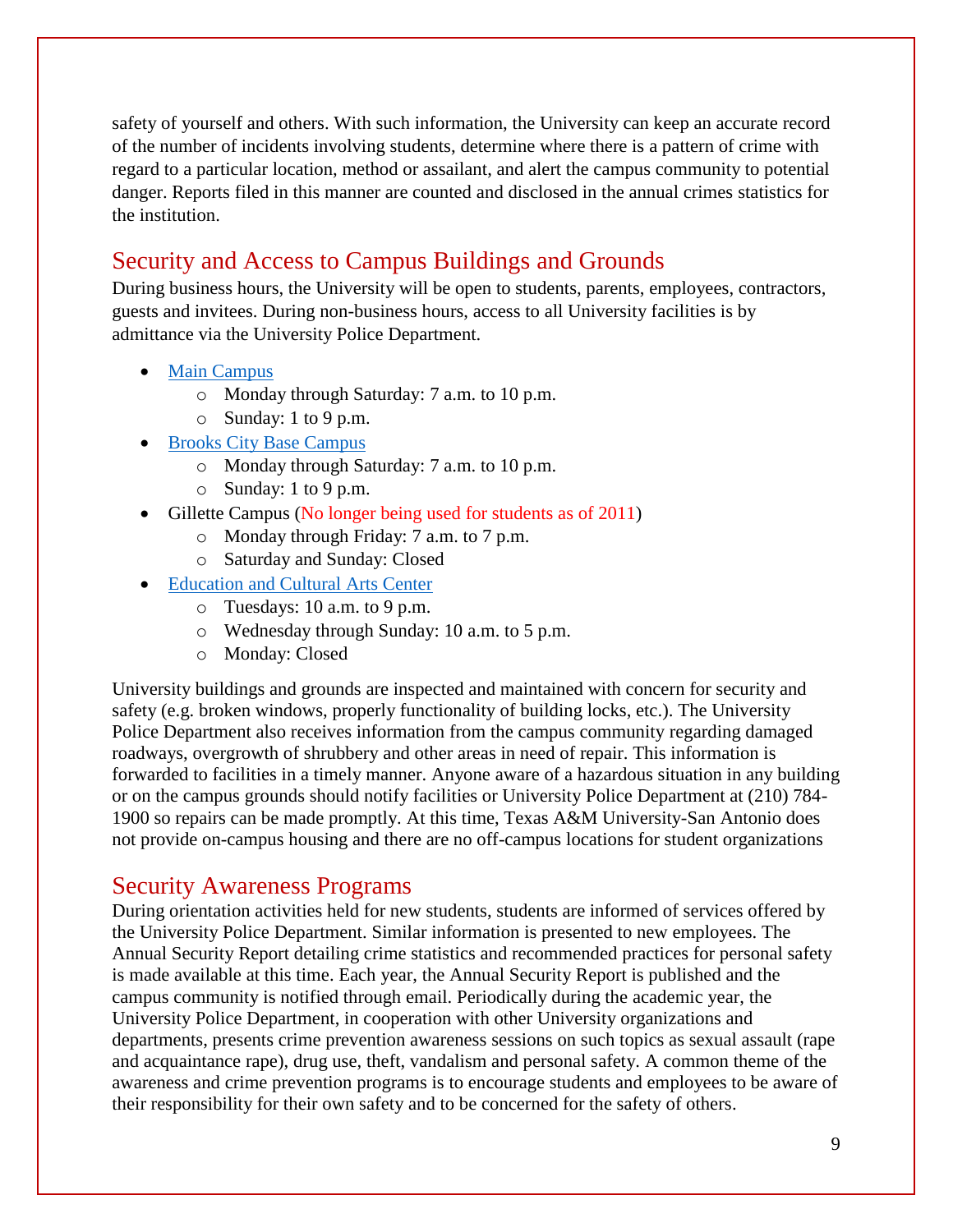## University Policies and Procedures

#### Violence in the Workplace

Texas A&M University-San Antonio will adhere to a "zero tolerance" of violation of the law and of violence in the workplace. UPD will investigate complaints of threats or intimidation and the University will take disciplinary action when employees demonstrate any behavior which, in management's opinion, constitutes a potentially violent situation. This policy extends to persons connected with University business, including vendors or others who interact with University employees. A climate of fear or intimidation will not be tolerated at Texas A&M University‐San Antonio. Threatening behaviors, acts of aggression and violence will result in appropriate action by the University, up to and including dismissal. Student misconduct will be handled in accordance with the student code of conduct and/or applicable state or federal laws.

#### Sexual Assault, Stalking, Domestic and Dating Violence

It is the policy of Texas A&M University-San Antonio not to tolerate physical abuse, threats of violence, physical assault, or any form of sexual assault, including but not limited to acquaintance or date rape, domestic and dating violence, and/or stalking. In addition, all such acts of sexual violence are considered forms of Sexual Harassment covered under Title IX of the Education Amendments of 1972 (Title IX).

In Texas, the Family Code defines "Family Violence" (domestic violence) to mean an act, other than a defensive measure to protect oneself, by a member of a family against another member of the family that is intended to result in physical harm, bodily injury or sexual assault, or that is a threat that reasonably places the family member in fear of imminent physical harm, bodily injury or sexual assault. [\(Texas Family Code 71.004\)](http://www.statutes.legis.state.tx.us/docs/FA/htm/FA.71.htm)

"Dating Violence" is defined in Texas as an act, other than a defensive measure to protect oneself, that is committed against a victim with whom the actor has or has had a dating relationship; or because of the victim's dating relationship with an individual with whom the actor is or has been in a dating relationship. The act is intended to result in physical harm, bodily injury or sexual assault, or that is a threat that reasonably places the victim in fear of imminent physical harm, bodily injury or sexual assault. A "Dating Relationship" means a relationship between individuals who have or have had a continuing relationship of a romantic or intimate nature which is determined based on consideration of the length, nature, frequency and type of interaction between the persons involved in the relationship. [\(Texas Family Code 71.0021\)](http://www.statutes.legis.state.tx.us/docs/FA/htm/FA.71.htm)

The Texas Penal Code defines "Sexual Assault" as an offense if committed by a person that intentionally or knowingly causes the penetration of the anus or sexual organ of another person by any means, without that person's consent; or causes the penetration of the mouth of another person by the sexual organ of the actor, without that person's consent; or causes the sexual organ of another person, without that person's consent, to contact or penetrate the mouth, anus, or sexual organ of another person, including the actor. [\(Texas Penal Code Sec. 22.011\)](http://www.statutes.legis.state.tx.us/Docs/PE/htm/PE.22.htm)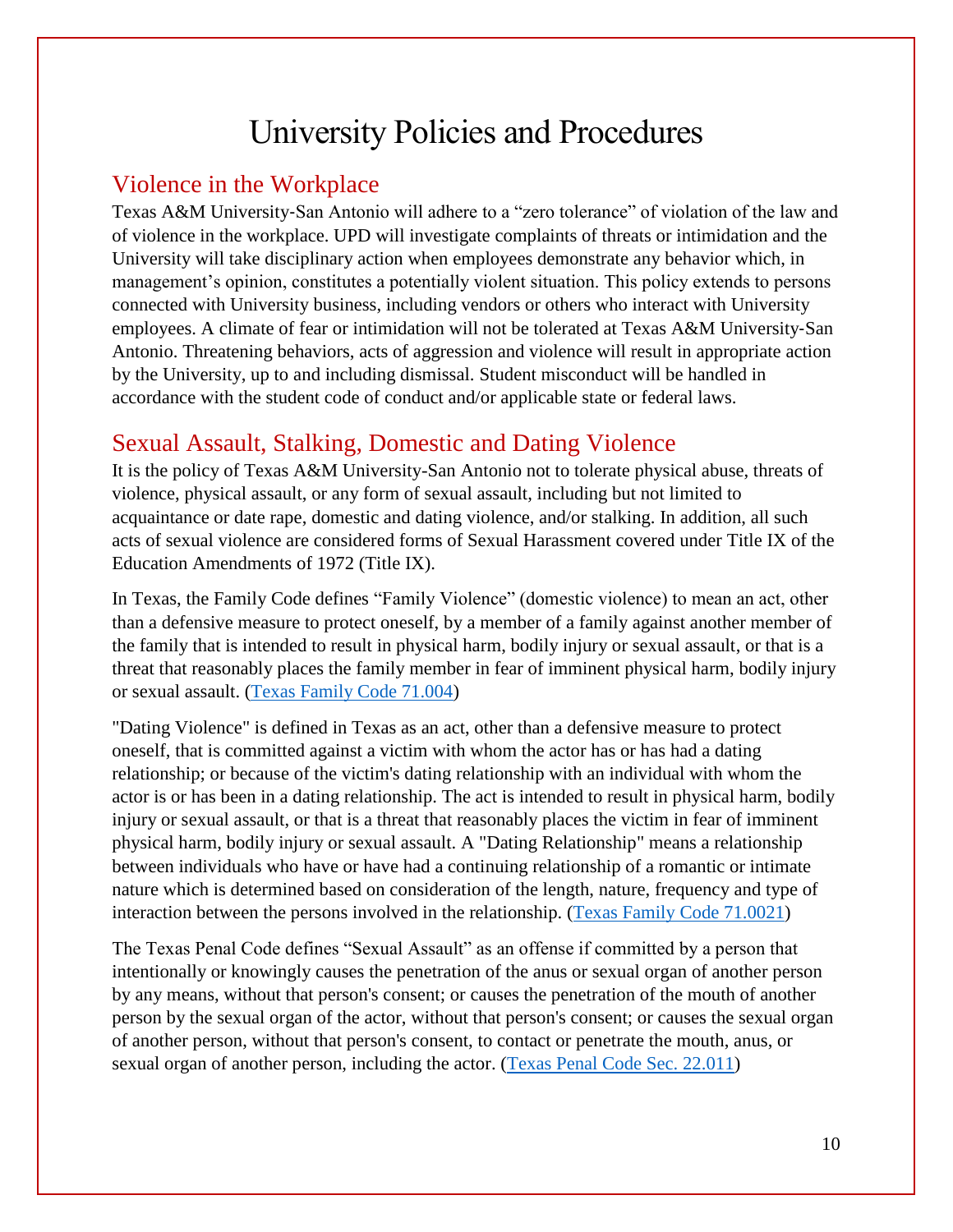"Without Consent" in regards to sexual assault is defined in Texas Penal Code as:

- (1) the actor compels the other person to submit by the use of violence;
- (2) the actor compels the other person to submit by threatening to use violence against the victim or against any other person;
- (3) the other person has not consented and the actor knows the other person is unconscious or physically unable to resist;
- (4) the actor knows that as a result of mental disease the other person is at the time of the sexual assault incapable of appraising the nature of the act;
- (5) the other person has not consented and the actor knows the other person is unaware that the sexual assault is occurring;
- (6) the actor has intentionally impaired the other person's power to appraise the victim's conduct by administering any substance without the victim's knowledge. [\(Texas Penal Code Sec. 22.011\)](http://www.statutes.legis.state.tx.us/Docs/PE/htm/PE.22.htm)

"Consent" means assent in fact, whether express or apparent. [Texas Penal Code Section](http://www.statutes.legis.state.tx.us/Docs/PE/htm/PE.1.htm)  [1.07\(a\)11](http://www.statutes.legis.state.tx.us/Docs/PE/htm/PE.1.htm)

Texas law defines "Stalking" as when a person commits an offense on more than one occasion and pursuant to the same course of conduct directed specifically at another person, knowingly engages in conduct that:

- (1) the actor knows or reasonably believes the victim will regard as threatening bodily injury or death for the other person; bodily injury or death for a member of the other person's family or for an individual with whom the other person has a dating relationship; or that an offense will be committed against the other person's property;
- (2) causes the other person, a member of the other person's family, or an individual with whom the other person has a dating relationship to be placed in fear of bodily injury or death or fear that an offense will be committed against the other person's property.

Further, it would cause a reasonable person to fear bodily injury or death for themselves; bodily injury or death for a member of the person's family or for an individual with whom the person has a dating relationship; or that an offense will be committed against the person's property. [\(Texas Penal Code Sec. 42.072\)](http://www.statutes.legis.state.tx.us/Docs/PE/htm/PE.22.htm)

#### Law Enforcement Training

Texas A&M University-San Antonio police officers attend the Sexual Assault Family Violence Investigators Course (SAFVIC). This course is specifically designed to provide law enforcement officers with the tools they need to effectively investigate and prevent sexual assault and family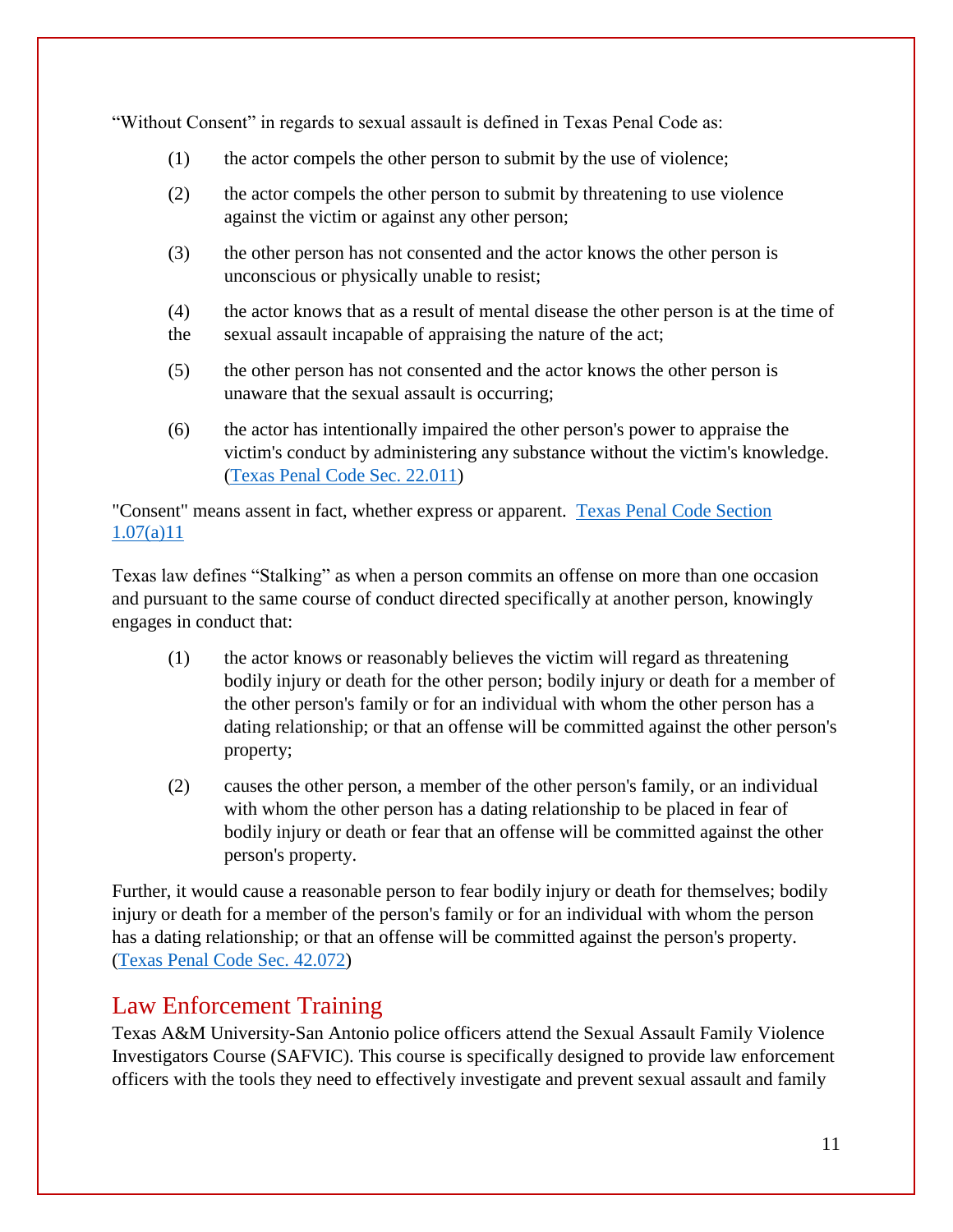violence. The curriculum covers crucial aspects for law enforcement's response to these crimes, as well as the creation and use of community-based resources to assist law enforcement's efforts.

#### On/Off Campus Services

Information for various services can be found below:

| • TAMU-SA Student Counseling Services    | $(210) 784 - 1331$ |
|------------------------------------------|--------------------|
| • Rape Crisis Center                     | $(210)$ 521-7273   |
| • The Bexar County Family Justice Center | $(210)$ 208-6800   |

If requested, these departments will assist the victim in contacting the University Police Department. The University Police Department is available to all victims to provide information about personal safety, Texas Crime Victims' Rights, Texas Crime Victims Compensation Fund and other related information upon request. Reports of sexual assault, domestic and dating violence, and stalking can also be made to:

| • San Antonio Police Department | $(210)$ 207-7273 |
|---------------------------------|------------------|
| • Bexar County Sheriff's Office | $(210)$ 335-6000 |

UPD or Campus Security Authorities will assist the victim in contacting these agencies, if requested. Student victims of sexual violence can also contact the Title IX Coordinator at (210) 784-1179.

#### Bystander Intervention

Bystander intervention is defined as the willingness to take action and help someone in time of need. Safe and positive options for bystander intervention will be in place for an individual who intervenes to prevent harm when there is a risk of sexual assault, domestic and dating violence, or stalking against a person. Training programs will be in place to give University community members information on risk reduction, to recognize warning signs of abusive behavior and how to avoid potential attacks. Ongoing prevention and awareness campaigns for students, staff and faculty will take place to inform the University community on the risk of sexual assault, domestic and dating violence, and stalking.

#### Protective & No Contact Orders

Victims of sexual assault, domestic and dating violence, and stalking are eligible to apply for protective orders and/or no-contact orders or similar lawful orders issued by a criminal, civil, or tribal court and/or the Office of Student Engagement and Success. Standard Protective Orders may prohibit the offender from committing further acts of family violence; or harassing or threatening the victim, either directly or indirectly by communicating the threat through another person. No-Contact Orders are court orders or administrative orders that prohibit someone from contacting another person in any way. Texas law provides for the criminal enforcement of valid protective orders issued by a Texas court as well as valid out of state protective orders. For more information on protective orders, contact the University Police Department at (210) 784-1900 or the Bexar County Family Justice Center at (210) 208-6800.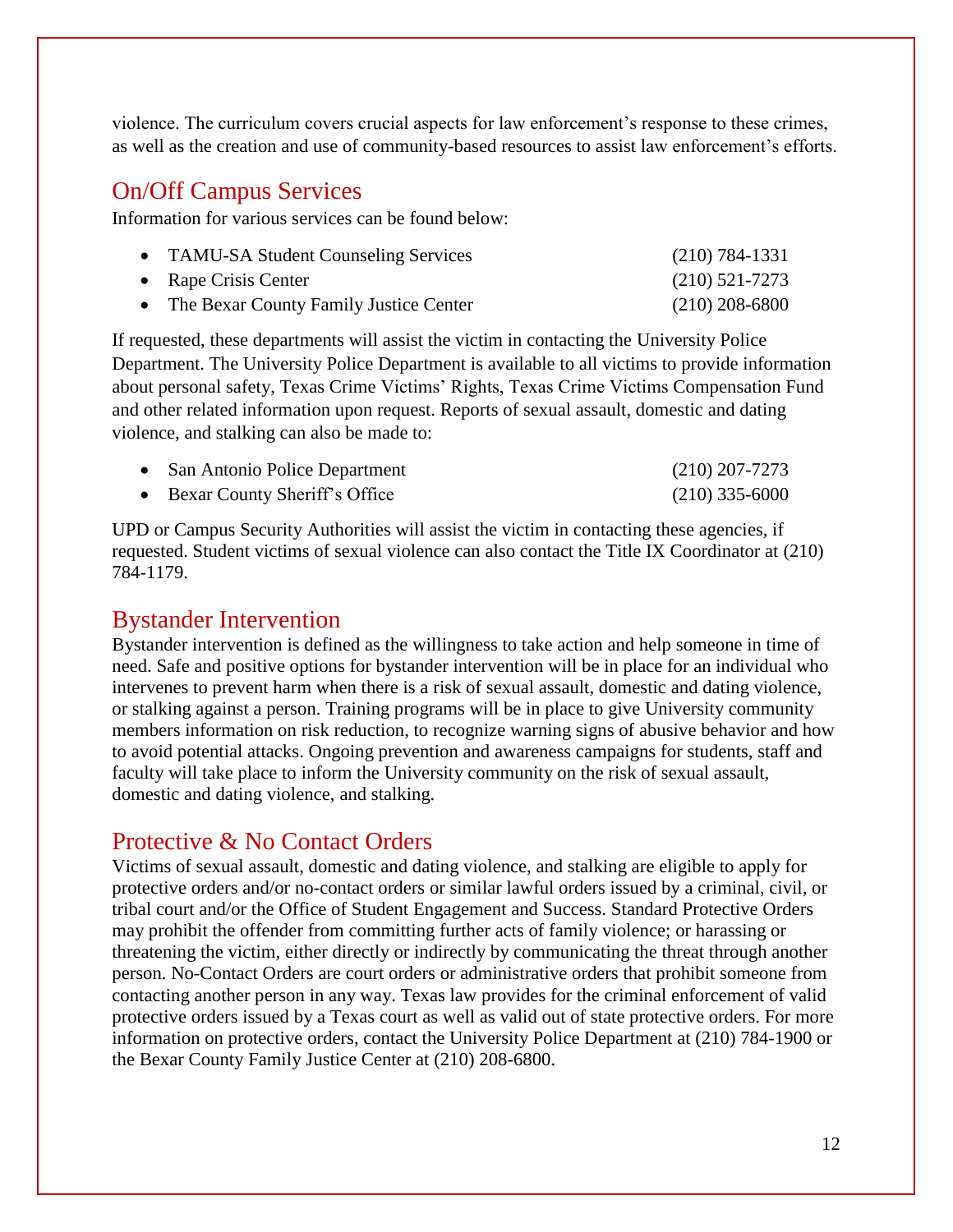#### Changes in Academic and Living Situation

The Office of Student Engagement and Success can assist the victim of sexual assault, domestic and dating violence, and/or stalking with issues including, but not limited to, class schedule changes, withdrawal procedures, transportation and working situations, if so requested by the victim and if such accommodations are reasonably available, regardless of whether or not the victim chooses to report the crime to campus police or local law enforcement. If the reporting student provides credible evidence that the accused student presents a continuing danger to a person or property or poses an ongoing threat of disrupting the academic process, the Office of Student Engagement and Success and the Title IX Coordinator may take interim action against the accused student, as appropriate.

#### Title IX Requirements

Title IX prohibits discrimination on the basis of sex in education programs of activities operated by recipients of Federal financial assistance. Sexual harassment of students, which includes acts of sexual violence, is a form of sex discrimination prohibited by Title IX. Title IX requires the University to take immediate action to eliminate the harassment, prevent its recurrence, and address its effects. A&M-San Antonio is obligated to comply with a student's request for a living and/or academic situation change following an alleged sex offense. The Title IX Coordinator is responsible for administrative investigation of claims of sexual harassment and sexual violence, and ensuring there are appropriate grievance procedures for prompt and equitable resolution of student sex discrimination complaints. The University's Title IX investigation is different from a law enforcement investigation, and a law enforcement investigation does not relieve the University of its independent Title IX obligation to investigate conduct.

Individuals may also report a sex offense to the University's Title IX coordinator. This individual is responsible for coordinating the University's compliance with Title IX. The Title IX coordinator is Jacquelyn Longoria. Her office is in the Patriot's Casa, room 202E. She may be contacted at (210) 784-1179 or at [Jacquelyn.Longoria@tamusa.tamus.edu.](file://fl1m2fs1/gduran/Clery/ASR/Jacquelyn.Longoria@tamusa.tamus.edu)

## Sexual Assault Prevention and Response

All members of the campus community should be aware that sexual assaults, including date or acquaintance rape, are prohibited by state laws and University protocols, and will be viewed by Texas A&M University‐San Antonio as a serious matter. Sexual assault (rape) is a nonconsensual sexual act involving force, manipulation or coercion. It is an act of aggression, violence and power. Sexual assault is a felony crime. The perpetrator can be a stranger, relative, acquaintance, or date. Although sexual assault is usually a crime committed against women, it can also happen to men. To enhance personal safety, especially after evening classes, community members are encouraged to walk with friends or a well-known acquaintance.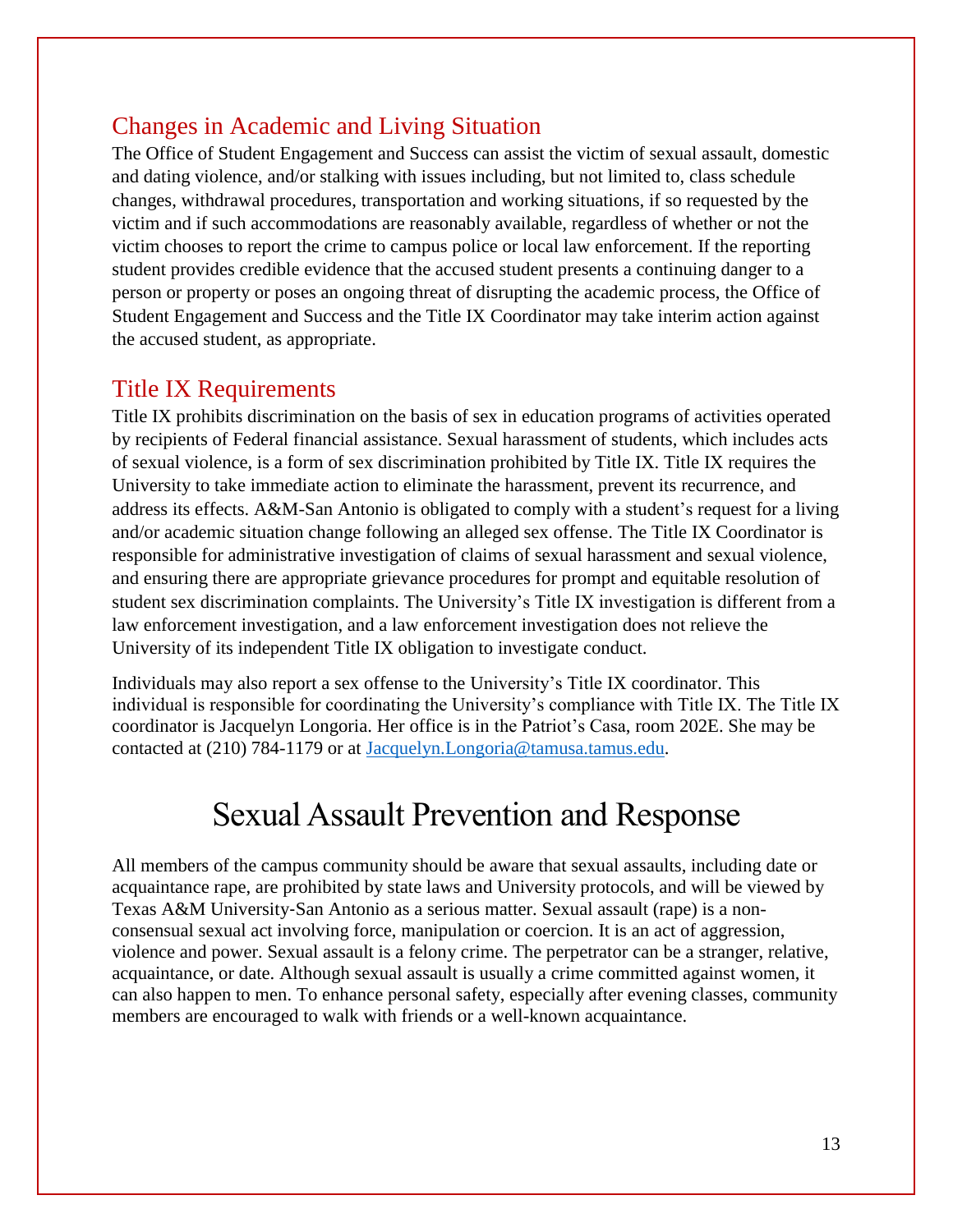#### Sexual Assault Prevention and Response

Texas A&M University-San Antonio provides educational programs to promote the awareness of rape, acquaintance rape, and other forcible and non-forcible sex offenses. These programs are sponsored by Student Life & Wellness, with the support of the Student Counseling Center, the University Police Department, and off-campus referral centers. These programs are offered during the months of April and October.

The Clothesline Project is a month long program that allows victims of a sex offense to create a T-shirt which tells their story. Two T-shirt making parties are held at Main Campus and the Brooks City-Base Campus. The completed T-shirts are hung on the main stairwell in the Madla Building to bring awareness to the University community.

Student Life and Wellness also hosts a Human Trafficking Workshop presented by Catholic Charities. This workshop provides participants with information on how to recognize possible trafficked persons and how to report suspected activities

#### Sexual Assault Prevention

Texas A&M University-San Antonio is also committed to providing comprehensive sexual education and prevention programs. These programs are sponsored by Student Life & Wellness, with the support of the Student Counseling Center, the University Police Department, and offcampus referral centers. Emphasis is placed upon personal safety and awareness of one's surroundings.

#### Rape Aggression Defense Training

The University Police Department in conjunction with Student Life & Wellness offers Rape Aggression Defense (R.A.D.) training for students. This is a comprehensive program that covers sexual assault awareness, prevention, risk reduction and avoidance. It also includes the basics of hands-on defense training. The sessions are taught by certified R.A.D. instructors twice a year.

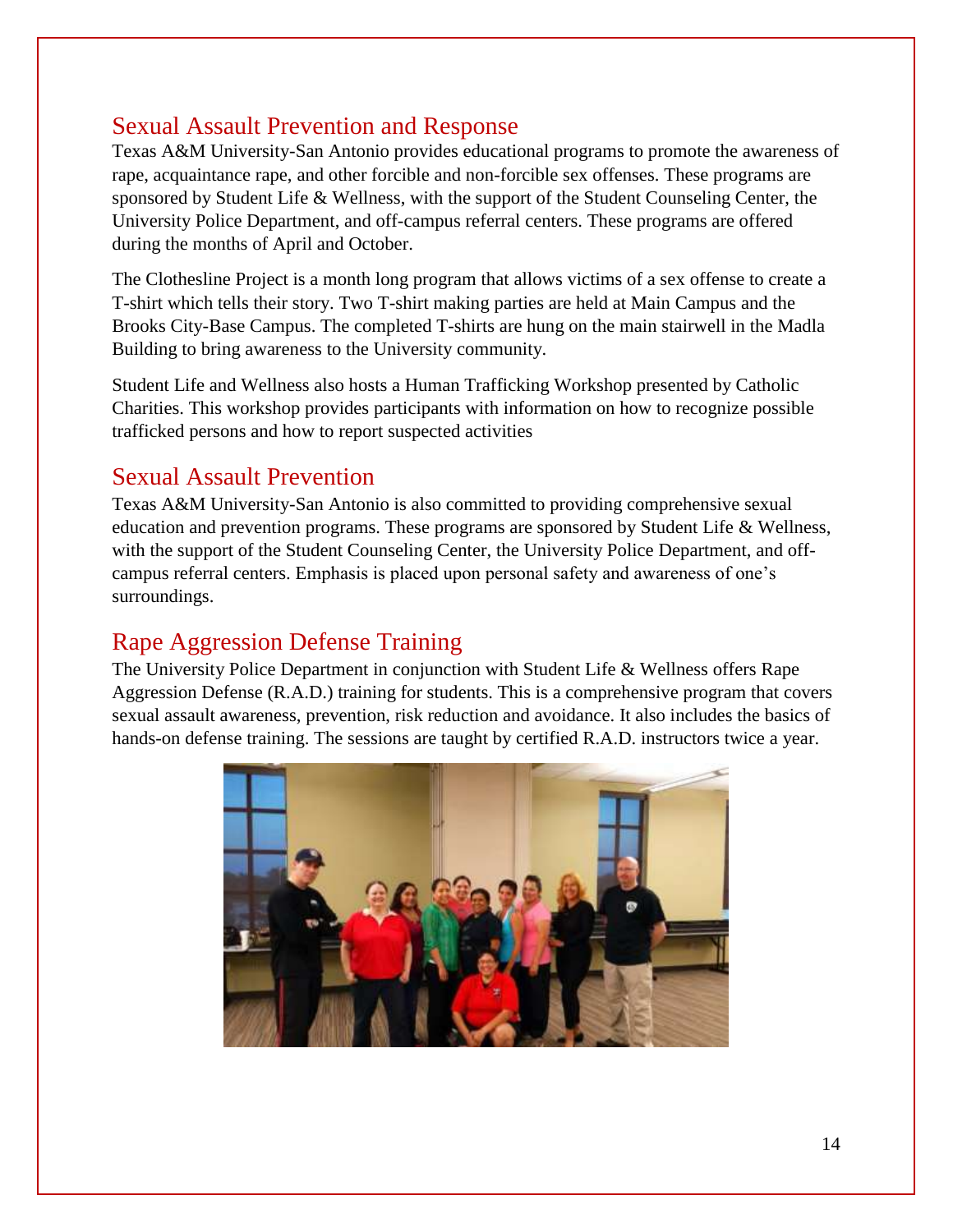## Reporting Sexual Assault

Victims of a sexual assault should report the incident to the University Police Department. If the incident takes place off-campus, victims should contact the local police. The Office of Student Affairs, counselors, and/or other appropriate University staff are available to assist with necessary outside agency reporting, if requested. Filing a police report with UPD will not obligate the victim to prosecute, nor will it subject the victim to scrutiny or judgmental opinions from officers.

Filing a report will:

- Ensure that a victim of sexual assault receives the necessary medical treatment and tests, at no expense to the victim.
- Provide the opportunity for collection of evidence helpful in prosecution, which cannot be obtained later (ideally a victim of sexual assault should not wash, douche, use the toilet or change clothing prior to a medical/legal exam).
- Assure the victim has access to free confidential counseling from counselors specifically trained in the area of sexual assault crisis intervention.
- Begin the legal process in case the victim decides to prosecute at a later date.

Victims are encouraged to report an attempted or completed sexual assault to the police. It is critical for the police agency to be informed as soon as possible following the incident, so appropriate steps such as gathering of crucial evidence and information can be taken. A victim always has a choice whether or not to report a sexual assault, but reporting an assault, or attempted assault, is extremely important for the protection of both the victim and the community.

When a sexual assault victim contacts the University Police Department, the Office of Student Affairs also will be notified. Student Affairs staff will guide the victim through the available options and support the victim in his/her decisions. The victim also will be encouraged to access available counseling services.

### Counseling and Support

If an individual has been sexually assaulted, she/he may experience a wide range of emotions such as shock, denial, fear, depression, anger, guilt and/or embarrassment. Any of these feelings can occur immediately or may not surface until months, or even years after the assault. Recovery from sexual assault is a long-term process. Immediate support and crisis intervention is always needed. Many times counseling can make a major difference in the sexual assault survivor's eventual psychological adjustment. Obtaining counseling does not obligate a student to report the sexual assault to the police.

Various counseling options are available from the University through the Student Counseling Center at (210)784-1336. Counseling and support services may also be obtained outside the University through the RAPE CRISIS CENTER 24 hour hotline: (210) 349-7273. The [RAPE](http://www.rapecrisis.com/)  [CRISIS CENTER](http://www.rapecrisis.com/) is located in the David Coy Building at 7500 US Hwy 90 West Building 2, Suite 201, San Antonio, Texas 78227.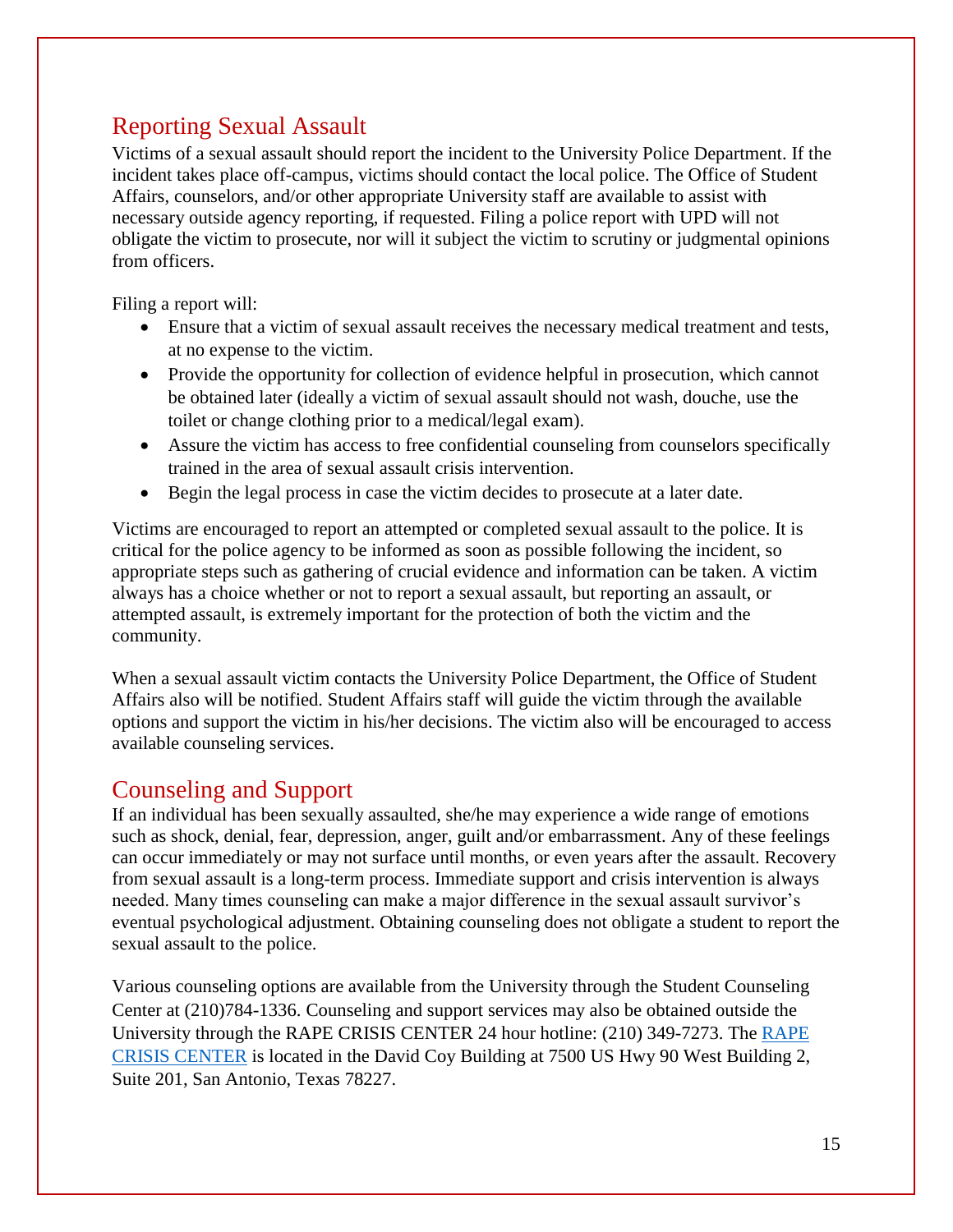The University Police Department works in concert with the Office of Student Affairs in dealing with sensitive situations and referring persons to counseling services, as needed. Police officers are trained in threat assessment and counselors encourage their clients to report crimes to the University Police Department to prevent the potential for future crimes. Crime information can be forwarded anonymously at the request of the client to the University Police Department.

Counselors do not disclose information to the police department without the consent of the client unless there is an immediate threat to safety.

## Criminal Prosecution and Student Disciplinary Hearings

The victim of a sexual assault may choose for the investigation to be pursued through the criminal justice system, the campus disciplinary system or both. The UPD, with the victim's consent, will immediately conduct a criminal investigation of on-campus sexual assault incidents. Completed investigations will be forwarded to the District Attorney's office for review and possible prosecution. The University will change a victim's academic and living situations after an alleged sex offense by making special accommodations such as distance learning options, if those changes are requested by the victim and are reasonably available. University disciplinary action may be imposed on individual students, recognized student organizations and/or University faculty and staff found in violation of the University sexual misconduct policy. In addition to any criminal prosecution, students may be placed on probation, suspended or expelled, for committing violent or criminal acts on campus or at campus related events. University disciplinary proceedings are detailed in the Texas A&M University-San Antonio Student Handbook. If a student is found guilty of sexual offense, the University may impose any of the primary sanctions such as expulsion, dismissal, suspension and banishment from campus.

In accordance with the Texas Code of Criminal Procedure Article 57, victims may use a pseudonym to protect their identity. A pseudonym is a fictitious name or set of initials chosen by the victim to be used in all public files and records concerning the sexual assault.

### What Happens When the Police are called?

Police units will respond immediately. An ambulance or a police officer will transport the victim to the emergency room of the local hospital. The police will properly gather all evidence. A physical examination is necessary to take care of obvious and/or hidden physical injuries and will provide the opportunity for the victim to discuss potential pregnancy or communicable disease concerns with a physician. In addition, emergency room personnel will call the local rape crisis center so that a counselor can provide support and education.

#### Preservation of Evidence

To preserve evidence for an examination, a victim

- Should not shower, bathe or douche;
- Should not comb hair or wash hands;
- Should try not to urinate;
- Should not smoke, eat, brush teeth, or rinse mouth if oral contact took place; and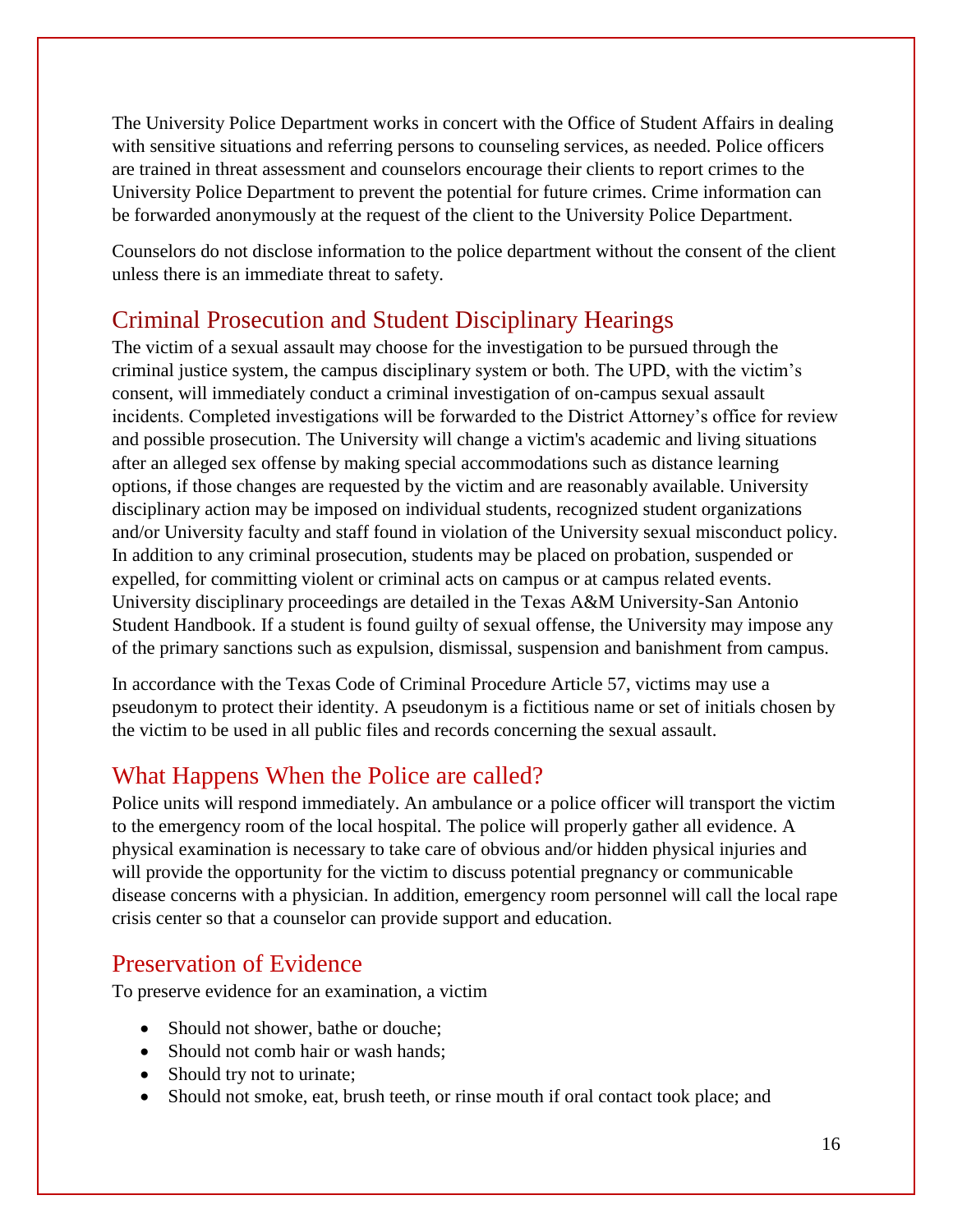Should not change clothes. (A victim should carry a change of clothes in case the clothes they are wearing need to be kept for evidence. If clothes must be changed, a victim should place them in a paper bag because plastic may destroy evidence).

A specially trained criminal investigator will interview the victim. The victim has the option of requesting a concealed identity or pseudonym during the investigation. In **all** cases the victim will be treated with compassion, consideration, understanding and patience during the interview. The officer will make every attempt to maintain the confidentiality of the victim.

The officer will give the victim a Crime Victim's Compensation packet or will call the Crime Victim Liaison to assist with the Crime Victim's Compensation information, provide support for the victim, and/or to aid in making referrals to other agencies. The Crime Victim Liaison will contact the victim within seven days by phone, mail or a meeting in person. The Crime Victim Liaison will remain in contact with the victim throughout the criminal process to provide additional support.

## Campus Sexual Assault, Domestic and Dating Violence, and Stalking Victims' Bill of Rights

The United States Congress enacted the "Campus Sexual Assault Victim's Bill of Rights" as a part of the Higher Education Amendments of 1992, as amended by the Campus Sexual Violence Elimination Act (Campus SaVE). This law requires that all universities afford sexual assault victims certain basic rights such as:

- Accuser and accused must have the same opportunity to have others present including the opportunity to be accompanied to any related meeting or proceeding by an advisor of their choice.
- Both parties shall be simultaneously informed of the outcome of any disciplinary proceeding in writing.
- Survivors shall be informed of their options to notify law enforcement, including oncampus and local police.
- Survivors shall be notified of counseling services.
- Survivors shall be notified of options for changing academic and living situations, transportation and working situations, if so requested by the victim and if such accommodations are reasonably available, regardless of whether or not the victim chooses to report the crime to campus police or local law enforcement.

### University Discipline Process

Victims have the option to pursue University disciplinary charges if the assailant is a Texas A&M University-San Antonio student. Sexual assault is a violation of Texas A&M University-San Antonio Student Code of Conduct. Whether the student wants to involve the UPD or the Student Conduct process, a medical examination is essential. Information and evidence obtained by the police can be used in university disciplinary action if the assailant is a student, regardless of whether or not criminal charges are filed.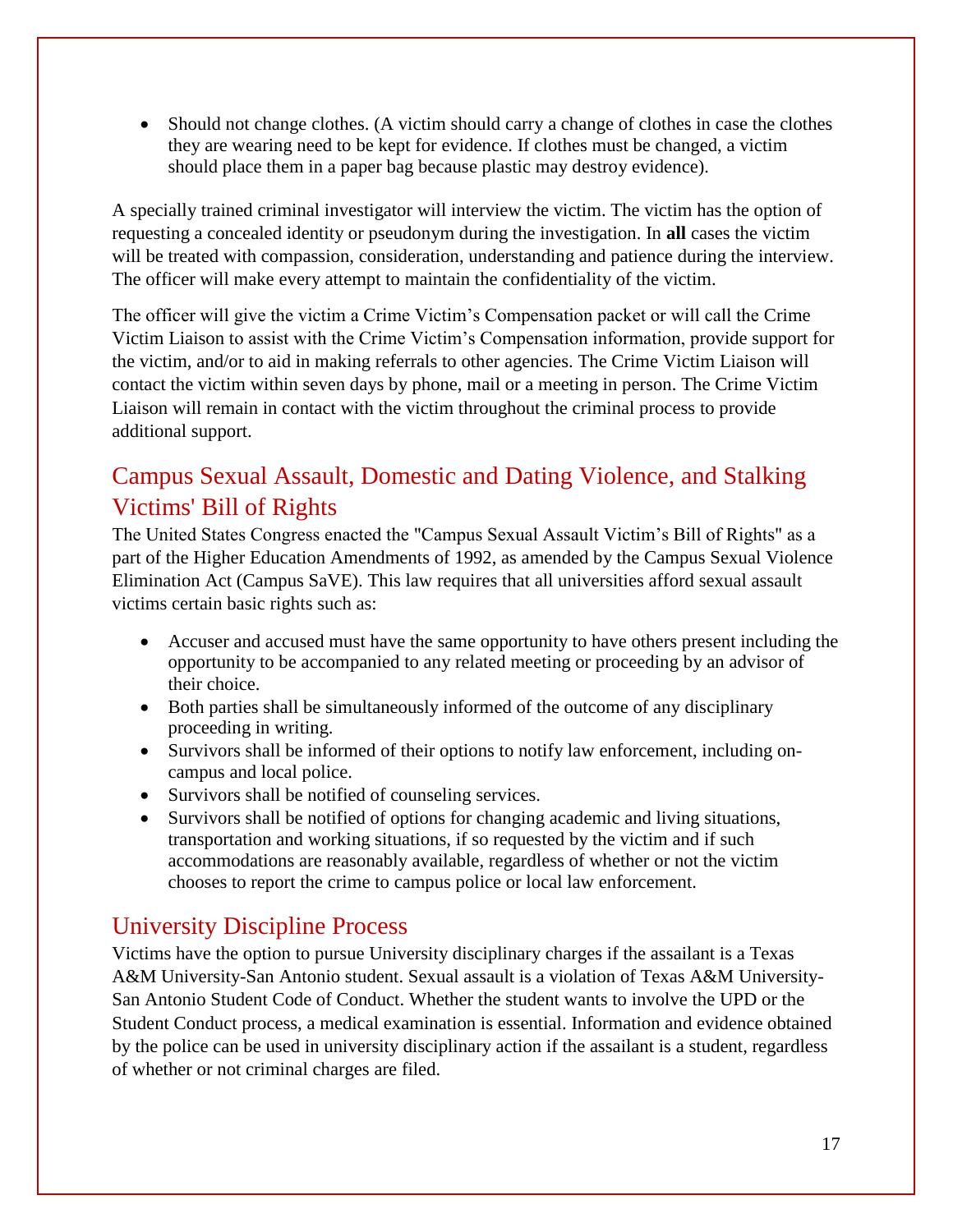#### Standard of Evidence

Preponderance of the evidence is the standard for determining allegations of sexual misconduct under for the University. Preponderance of the evidence is satisfied if the action is more likely to have occurred than not.

University disciplinary proceedings for cases involving misconduct are detailed in the [Student](http://www.tamusa.tamus.edu/studentengagementsuccess/TexasA&MSanAntonioStudenthandbook.pdf)  [Handbook](http://www.tamusa.tamus.edu/studentengagementsuccess/TexasA&MSanAntonioStudenthandbook.pdf) under The Student Code of Conduct. The code provides disciplinary proceeding guidelines for students and hearings. A student found responsible for a sexual assault could be prosecuted in state court, and also have action taken by the University. After an alleged sexual assault, student victims have the option to change their academic and/or campus arrangements if such changes are reasonably available.

#### Rights of Both Parties

Both the accused and accuser are entitled to the same opportunities to have others present at any disciplinary proceedings.

Both the accused and the accuser must be informed of the outcome of any institutional disciplinary proceeding that is brought alleging a sex offense. Compliance with this paragraph does not constitute a violation of the Family Educational Rights and Privacy Act (FERPA). For the purpose of this paragraph, the outcome of a disciplinary proceeding means only the institution's final determination with respect to the alleged sex offense and any sanction that is imposed against the accused.

### Written Request

The University will upon request, disclose to the alleged victim of a crime of violence, or nonforcible sex offense, the results of any disciplinary hearing conducted by the University against the student who is the alleged perpetrator of the crime or offense. If the alleged victim is deceased as a result of the crime or offense, the institution will provide the results of the disciplinary hearing to the victim's next of kin, if so requested.

#### Sanctions

Student conduct sanctions are categorized as primary and secondary. More than one primary sanction or any combination of primary sanctions and secondary sanctions incurred (i.e., tuition, fees, etc.) regardless of the outcome of the disciplinary/academic hearings. The primary sanctions are listed in level of severity. Once a student has been assessed a disciplinary sanction, however, no more severe primary sanctions may be assessed against him or her by any higher University authority.

### Primary Sanctions

Expulsion: Permanent separation of the student from the University whereby the student is not eligible for readmission to this University.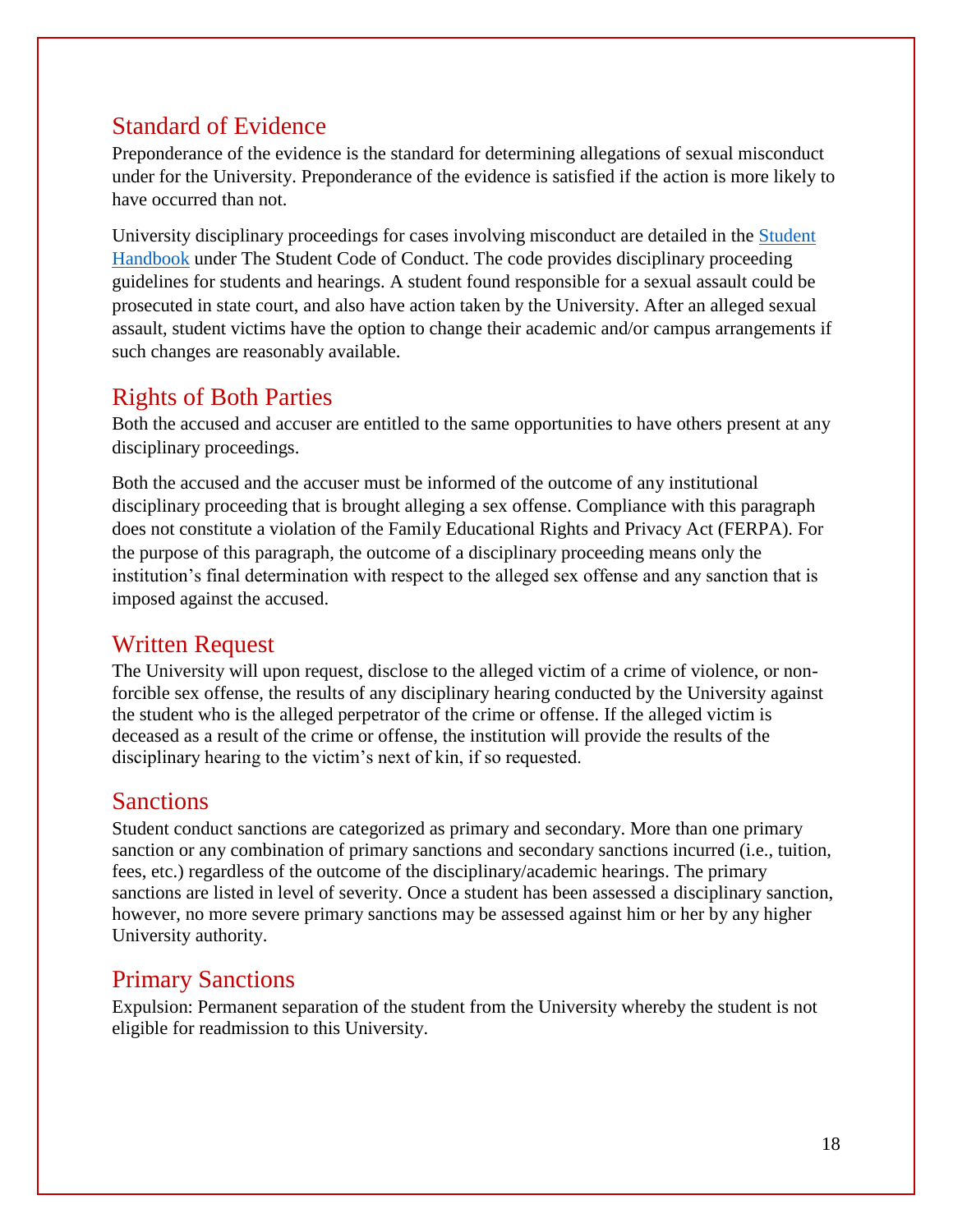Dismissal: Separation of the student from the University for an indefinite period of time. Readmission to the University may be possible in the future, but no specific time for a decision is established.

Suspension: Separation of the student from the University for a definite period of time. The student is not guaranteed readmission at the end of such period of time, but is guaranteed a review of the case and a decision regarding eligibility for readmission.

Banishment from Campus: In addition to being suspended or expelled from the University, the student is banned from entering the grounds and/or facilities owned, operated and/or maintained by the University. Entrance onto campus or into those facilities/areas will be viewed as a violation of this sanction and the student will be confronted and charged accordingly for trespassing and failure to comply.

Deferred Suspension: The sanction of suspension may be placed in deferred status. If the student is found in violation of any University rule during the time of deferred suspension, the suspension takes effect immediately without further review. Additional student conduct sanctions appropriate to the new violation also may be taken. A student who has been issued a deferred suspension sanction is deemed "not in good standing" with the University. A student who is not in good standing is subject to the following restrictions:

- Ineligibility to hold an office in any student organization recognized by the University or to hold any elected or appointed position within the University.
- Ineligibility to compete in intercollegiate athletic activity.
- Representing the University at any official function.
- Ineligibility to receive a University-administered scholarship or fellowship when the sanction is in place for longer than one semester.

Conduct Probation: An official warning that the student's conduct is in violation of Texas A&M University-San Antonio Student Rules, but is not sufficiently serious to warrant expulsion, dismissal or suspension. A student on conduct probation is deemed "not in good standing" with the University. This sanction includes the same restrictions listed under Deferred Suspension.

Conduct Review: An official warning that the student's conduct is in violation of Texas A&M University-San Antonio Student Rules, but is not sufficiently serious to warrant expulsion, dismissal, suspension, or conduct probation. A student on conduct review shall have their conduct under review for a specified period of time. This sanction may require regular meetings with an appropriate official to ascertain and evaluate compliance with student rules. Additional restrictions or conditions also may be imposed, depending on the nature and seriousness of the misconduct. Students placed on this sanction remain in good standing with the University. If there is a finding of responsibility for subsequent violations of the student rules during this period of time, more severe sanctions will be administered.

Letter of Enrollment Block: A letter stating that the student may not reenter Texas A&M University-San Antonio without prior approval through the Office of Student Rights and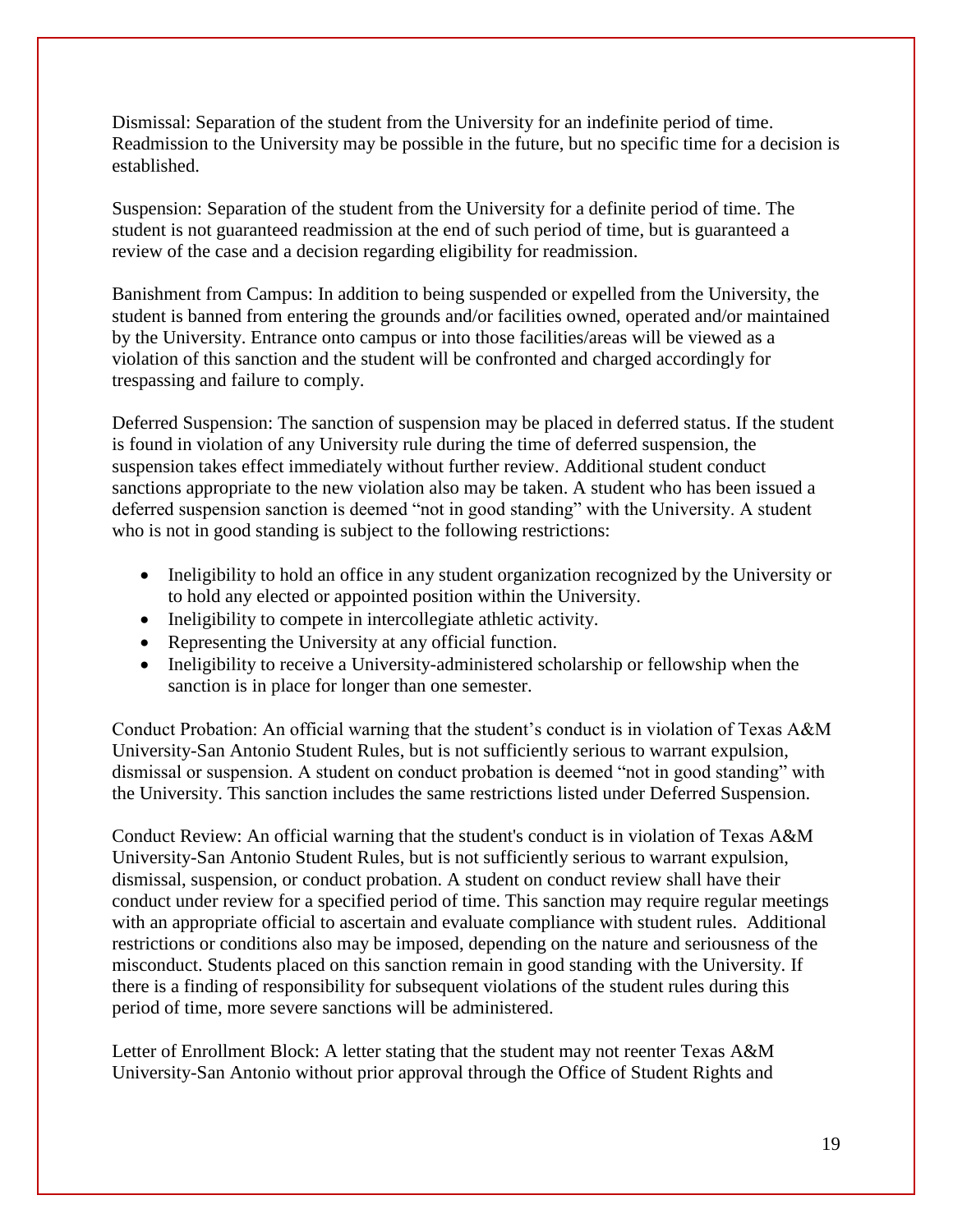Responsibilities or Vice President for Student Affairs if enrollment has been blocked for a previous student conduct problem or for medical reasons.

Letter of Reprimand: A letter that makes a matter of record any incident that reflects unfavorably on the student or the University.

Warning: Admonition of a student for actions unbecoming to the University community. A hold will be placed on a student's University record while one or more of the following are pending disciplinary proceedings: expulsion, outstanding sanctions, dismissal, separation, suspension, campus banishment, deferred suspension, conduct probation, honor code review, and/or interim suspension.

#### Secondary Sanctions

Community/University Service: A student may be offered an opportunity to complete a specified number of hours of community/University service in lieu of other sanctions.

Educational Requirements: A provision to complete a specific educational requirement directly related to the violation committed. The provision will be clearly defined. Such educational requirements may include, but are not limited to, completion of an alcohol education workshop, a diversity awareness workshop, essays, reports, etc.

Academic Sanctions: Appropriate academic sanctions are based upon specifics of the incident. The provision will be clearly defined. Such academic requirements may include, but are not limited to, plagiarism coursework, educational workshop, etc.

Restrictions: The withdrawal of specified privileges for a definite period of time, but without the additional stipulations contained in the imposition of conduct probation. The restrictions involved will be clearly defined.

Restitution: A payment for financial injury to an innocent party in cases involving theft, destruction of property or deception. The assessed costs to be paid may be in addition to receipt of any of the above sanctions.

Loss of Parking Privileges on Campus: Revocation of campus vehicle registration, and forfeiture of permit and all refund rights to said permit

#### Additional Law Enforcement Information

In Texas, sexual assault (rape) is an offense that ranges from a second degree felony to a first degree felony punishable by a sentence ranging from two to ninety-nine years in prison and a fine of up to \$10,000. Contact the law enforcement agency handling the case or the Bexar County District Attorney's office for more information.

#### Sexual Harassment

Sexual harassment of students and employees at Texas A&M University-San Antonio is unacceptable and will not be tolerated. Any member of the University community violating this policy will be subject to disciplinary actions. For more information see Title IX information.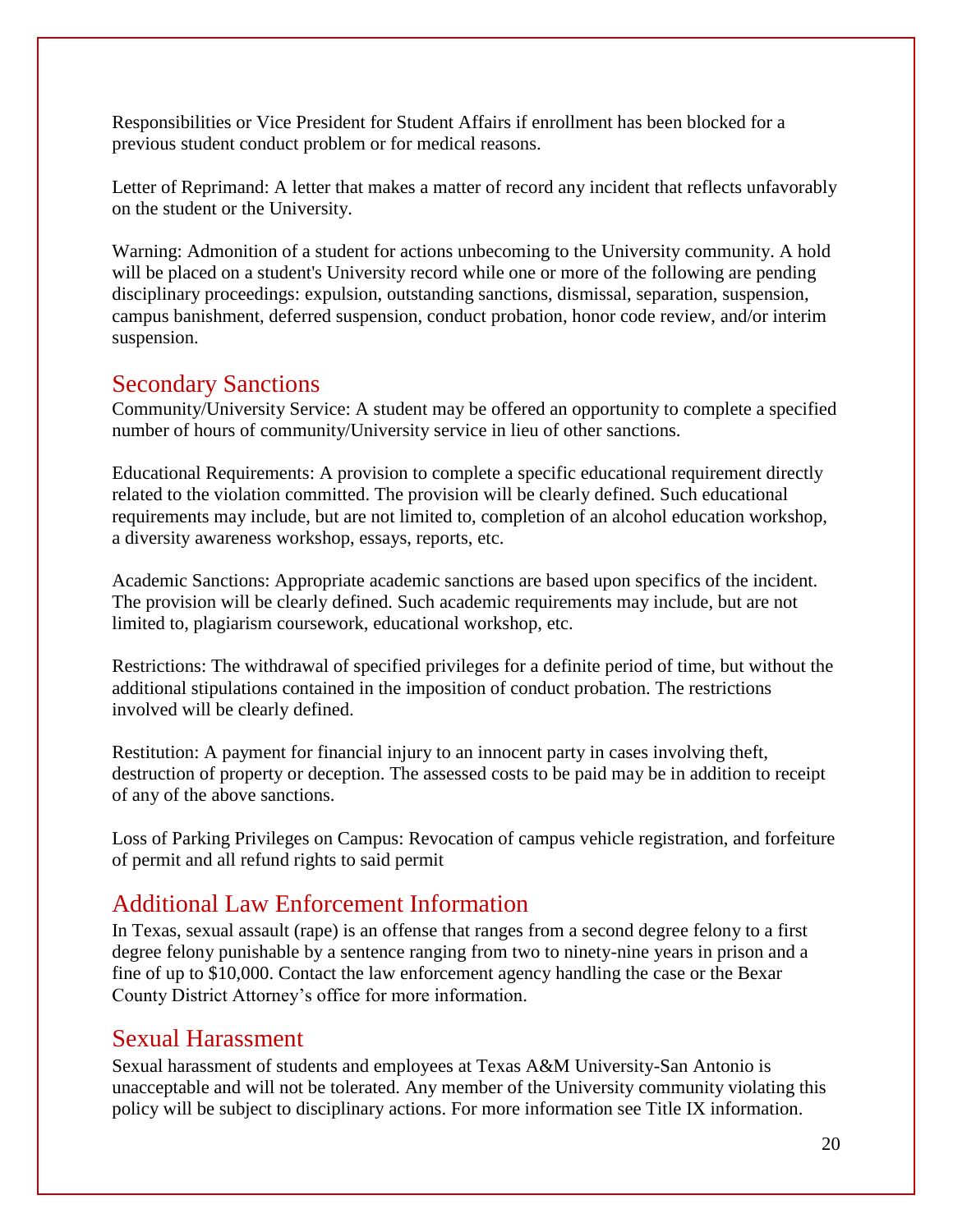## Missing Student Notification

In the event that a member of the campus community has reason to believe that a Texas A&M University-San Antonio student is missing, he or she shall immediately notify the University Police Department at (210) 784-1900. UPD will generate a missing person report and initiate an investigation.

If the investigation determines that the student has been missing over 24 hours, then within the next 24 hours, the University will:

- Notify the individual identified as the student's emergency contact person;
- If under 18 years of age and not emancipated, the University will notify a parent or guardian; and;
- Notify surrounding law enforcement agencies

#### **Texas A&M University-San Antonio currently does not have any on campus student housing.**

#### Emergency Contact Registration

The University will request of all new students each year that they provide, on a voluntary basis, emergency contact information in the event that the student would be reported missing while at the institution. This information is confidential and will be provided to authorized campus officials and law enforcement in furtherance of their missing person investigation. Students who wish to identify a confidential contact may do so by submitting the information to the University Police Department. This information may be updated later by the student as needed by going to the University Police web page: [http://www.tamusa.tamus.edu/upd/emergencynotification.html.](http://www.tamusa.tamus.edu/upd/emergencynotification.html)

## University's Alcohol and Drug Policy

#### Alcoholic Beverages

The possession, sale, or furnishing of alcoholic beverages on the Texas A&M-San Antonio campus is governed by statements in the Student Handbook and Texas state law. Laws regarding the possession, sale, consumption, or furnishing of alcohol is controlled by the Texas Alcoholic Beverage Commission (TABC). The enforcement of alcohol laws on campus is the primary responsibility of the University Police Department. Violators may be subject to University disciplinary action, criminal prosecution, fines and/or imprisonment (or a combination of these). It is unlawful to sell, furnish, or provide alcoholic beverages to a person under the age of 21. The possession of alcoholic beverages by anyone less than 21 years of age is illegal. On-campus use of alcohol is allowable in designated authorized areas as approved by the University President. It is also a violation of the student code of conduct for anyone to possess or consume alcohol in any public or private area of campus without prior University approval. Organizations or groups violating alcohol or drug policies or laws may be subject to sanctions by the University. Clarification regarding alcohol and controlled substances can be found in the [Student Handbook.](http://www.tamusa.tamus.edu/studentengagementsuccess/TexasA&MSanAntonioStudenthandbook.pdf)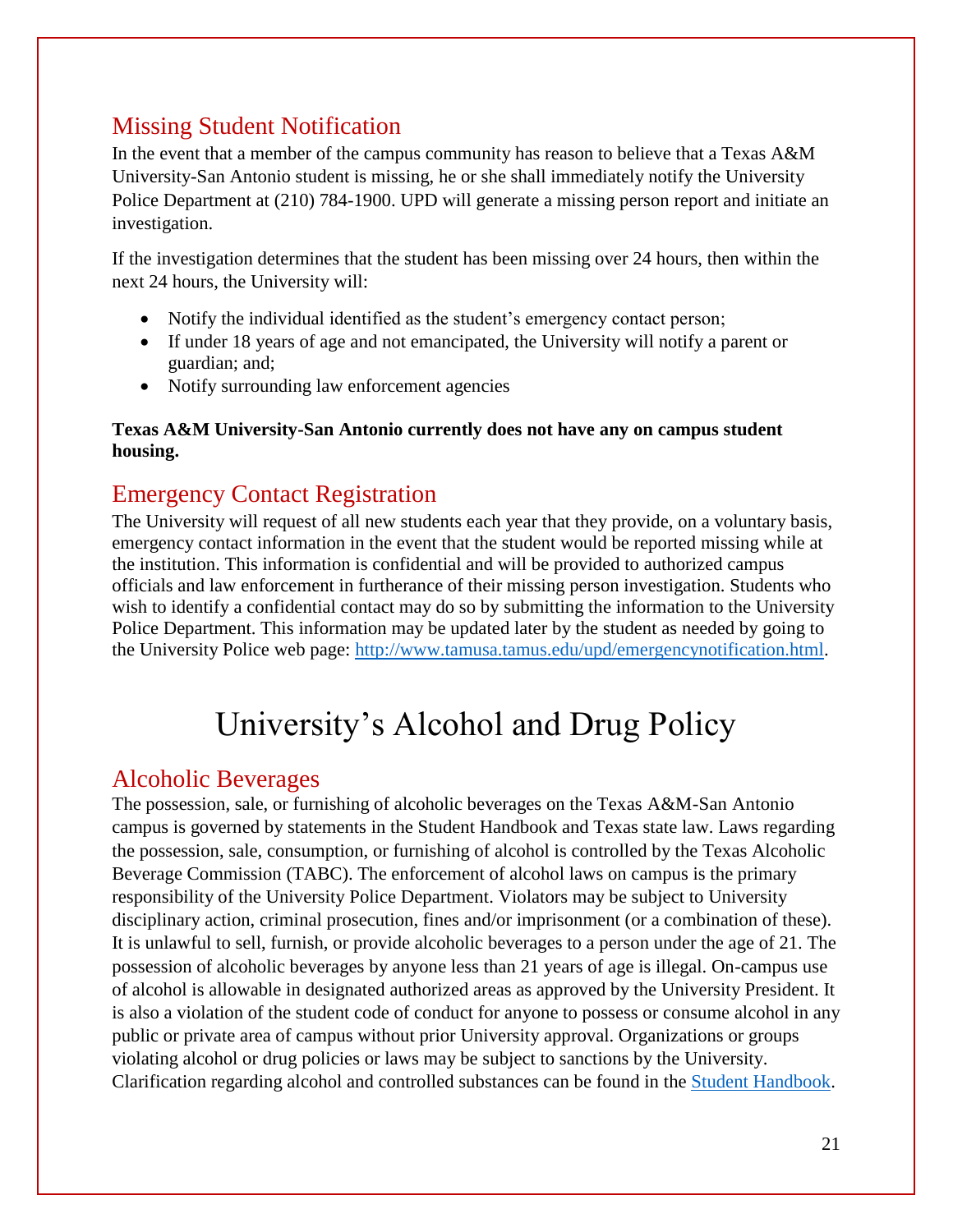#### Illegal Drugs

The Texas A&M-San Antonio campus has been designated "Drug Free." The unlawful possession, sale, manufacture, or distribution of any controlled substance or paraphernalia is illegal under both state and federal laws. These laws are strictly enforced by the UPD. Violators may be subject to University disciplinary action, criminal prosecution, fines and/or imprisonment (or a combination of these). The University reserves the right to employ an outside agency to assist in the detection of illegal drugs, controlled substances and/or drug paraphernalia.

### Alcohol and Substance Abuse – Prevention Programs

In compliance with the Drug Free Schools and Campuses Regulations (34CFR, Part 86) of the Drug Free Schools and Communications Act (DFSCA), and the Higher Education Act (Section 120A), Texas A&M University‐San Antonio offers drug and alcohol-abuse programs such as one on one alcohol and drug dependency counseling. In March of each year, the University also offers mental health alcohol screening. The University recognizes that the abuse of alcohol and other drugs is a threat to the mission of this institution and to the members of the University community. The University recognizes alcohol/drug dependency as an illness and a major health problem. Excessive use of alcohol and other drugs is a serious health problem in itself, but alcohol and drug abuse also can contribute to a host of other physical and mental health problems such as complications in pregnancy, violent behavior, HIV infection and other sexually transmitted diseases, psychological depression, hallucinations and death. Information, assessment and referral services for alcohol or drug-related problems are available on campus:

- Services for students are available at the Office of Student Affairs (210) 784-1371 / Student Counseling and Wellness (210) 784-1331.
- Services for employees are available through the University's human resources office.
- Other resource: San Antonio Council on Drug & Alcohol Abuse, 7500 HWY 90 W., Building 1 Ste. 100, San Antonio, Texas 78227, (210) 225-4741.

## Legal Sanctions – Laws Governing Alcohol

The State of Texas sets 21 as the minimum age to purchase or possess any alcoholic beverage. Specific ordinance violations of alcohol laws, including driving while intoxicated, or public intoxication, are available from Texas Alcoholic Beverage Commission (TABC) or Public Safety Office. Effective January 1, 2006, state laws were passed regarding alcohol. They include the following:

- 1. Persons under age 21 found in possession of alcohol may be given a maximum fine of \$500.00, Alcohol Awareness course, 8-12 hours of community services, and 30-day driver's license suspension.
- 2. Anyone convicted of driving while intoxicated may be given a maximum fine of \$500.00, Alcohol awareness course, 20-40 hours community service, 60-day driver's license suspension, and 30-day ineligibility for occupational license.
- 3. Adults and minors who provide alcohol to minors (a Class A misdemeanor) may be given a fine of \$4000.00, maximum confinement of a 1-year, license suspension of 180-day upon conviction.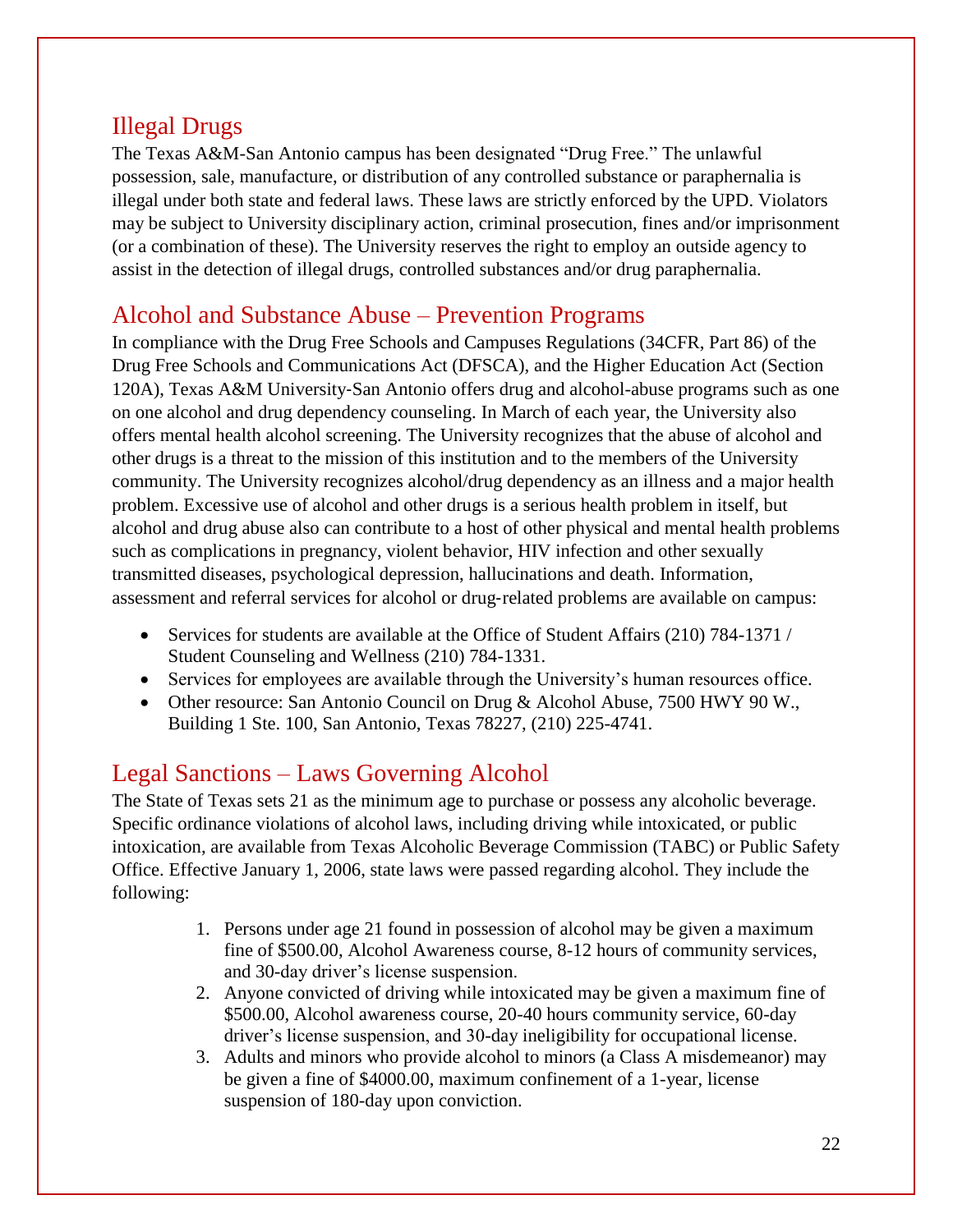#### Firearms and Weapons Policy

Texas A&M University-San Antonio is a firearms/weapons-free campus. In accordance with Texas Penal [Code Ch.](http://www.statutes.legis.state.tx.us/Docs/PE/htm/PE.46.htm) 46, it is a felony to intentionally, knowingly or recklessly possess a firearm, illegal knife or prohibited weapon in the physical premises of a school building or educational institution, to include any buildings under the direct control of the educational institution. Exceptions to this policy are employees who are concealed handgun license holders under [Chapter](http://www.statutes.legis.state.tx.us/Docs/LA/htm/LA.52.htm) 52 of the Texas Labor Code who are authorized to store a firearm or ammunition in a locked, privately owned motor vehicle in a parking lot, garage, or other parking areas provided by the employer. In order to store a firearm in a motor vehicle, the employee must hold a concealed handgun license (CHL) in accordance with Chapter 411 of the [Texas Government](http://www.statutes.legis.state.tx.us/Docs/GV/htm/GV.411.htm) [Code](http://www.statutes.legis.state.tx.us/Docs/GV/htm/GV.411.htm) or otherwise lawfully possess a firearm.

#### Student Discipline

Students may be placed on probation with appropriate disciplinary sanctions, suspended or expelled, for committing violent or criminal acts on campus or at campus-related events. In compliance with federal and state laws and regulations, victims of violent crimes, including sexual assaults, will be informed whenever information regarding disciplinary action taken by the University is included in a student file. Within three (3) working days of resolution of a case, victims of violent crimes will be informed of the results of the disciplinary action and may appeal. The victim is required to keep the results of the disciplinary action and appeal confidential. For further information, contact the Office of Student Affairs at (210) 784-1371.

#### Hate Crimes and Hate Incidents

"Hate violence" is defined as any act of physical intimidation, physical harassment, physical force, physical violence, or the threat of physical force or violence, that is directed against any person or group of persons because of the ethnicity, race, national origin, religion, sex, sexual orientation, disability or political/religious beliefs of that person or group. The University and the University Police Department will not tolerate hate violence and are dedicated to ensuring all persons are protected regardless of their race, national origin, religion, sex, sexual orientation, age, disability or political/religious beliefs. In furtherance of this mission, all 'hate' crimes and incidents will be thoroughly documented, investigated and assigned to the courts for prosecution. Students are encouraged to promptly report these types of incidents to UPD at (210) 784-1900 and the Office of Student Affairs at (210) 784-1371.

#### Smoking

In order to ensure a safe, healthy and pleasant work, educational and living environment, Texas A&M University-San Antonio maintains rules and guidelines that prohibit smoking on all University owned or leased property. Smoking is prohibited in all "No Smoking" areas and in all University‐owned buildings, leased areas, retail service areas and all vehicles owned or leased by Texas A&M University‐San Antonio.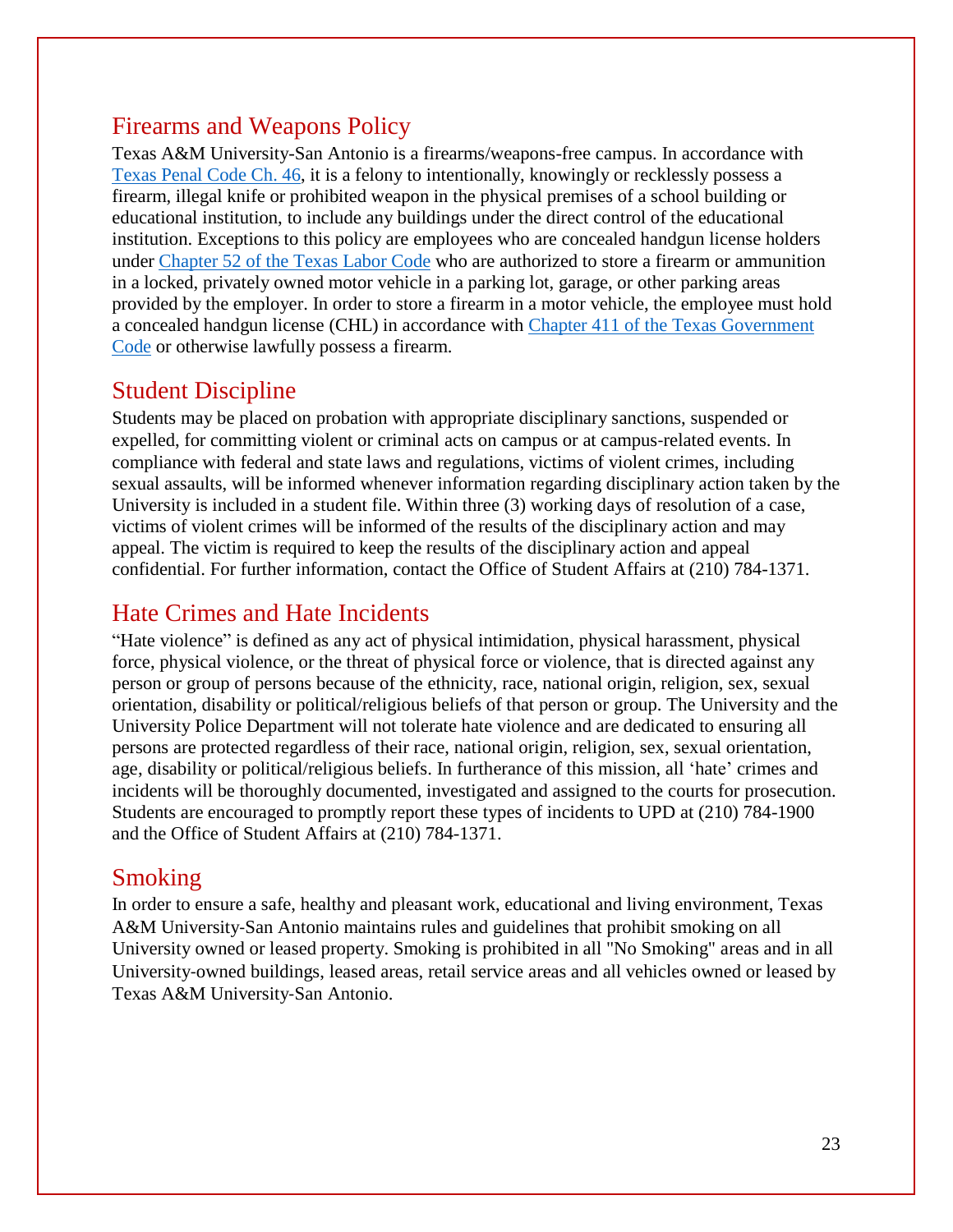## Crime Prevention and Security Programs

#### Safety Awareness Resources

Brochures are available through the University Police Department, which provide additional information and training. The Office of Student Affairs has a brochure on rape prevention and another on acquaintance rape. The University's Comprehensive Emergency Management Plan is available to the campus community through the Office of Safety and Risk Management concerning procedures for emergency evacuation, responding to fire, earthquake, hurricanes, serious injury, bomb threat, hazardous material leaks and violent crimes.

#### Sex Offender Registration

The [Campus Sex Crimes](http://www2.ed.gov/policy/gen/guid/fpco/hottopics/ht10-24-02.html) Prevention Act (CSCPA) of 2000 is a federal law that provides for the tracking of convicted sex offenders enrolled at, or employed by, institutions of higher education. In accordance with this act, the University Police Department is providing a link to the Texas Department of Public Safety site for registered sex offenders which can be found at the following Department of Public Safety link:<https://records.txdps.state.tx.us/SexOffender/>

#### University Police Escort

The campus community members can request an escort to their vehicle by contacting police dispatch at (210) 784-1900.

#### Emergency Phones

A total of four emergency telephones are located on Main Campus. The University Police Department can be quickly contacted by phone by pushing one button. These emergency phones are located in or near campus parking lots.

#### Timely Warnings

In the event a situation arises, either on or off campus, that in the judgment of the Chief of University Police or designee constitutes a threat, a campus‐wide "timely warning" will be issued. The University will issue an alert to give students, faculty and staff as reasonably and timely as possible, notification of a crime that may represent a serious or ongoing threat to the campus community and to heighten safety awareness. The Office of Chief of Police or designee will prepare and distribute the alert. The alert will be sent primarily through campus email and in combination with other means of communication such as: posted on the UPD website [http://www.tamusa.tamus.edu/upd/index.html,](http://www.tamusa.tamus.edu/upd/index.html) through social media sites and sent as text messages to registered users. A timely warning will be issued for any qualifying incident as defined by Clery Crime Act that occurs in the University's Clery geography and/or when any crime is reported to any campus security authority (CSA) which presents an immediate ongoing threat to the community.

**Anyone with information warranting a timely warning should immediately report the circumstances to the University Police Department, by phone at (210) 784-1900 or in person at their office at Room 120 – Frank L. Madla Building, One University Way, San Antonio, Texas, 78224.**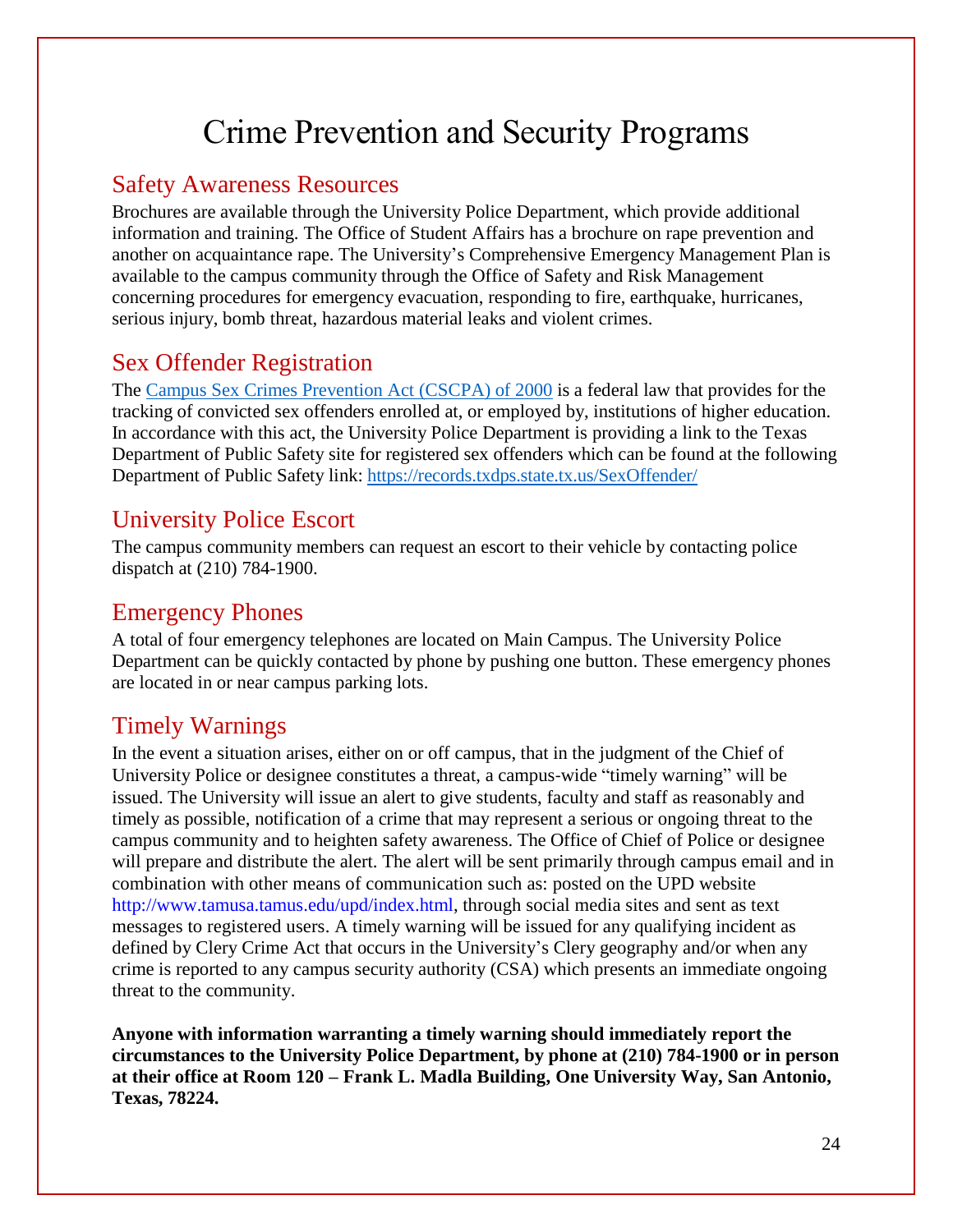#### Emergency Notifications

During an emergency situation, information will be released to the University community through the [JagE Alert System.](https://tamusa.bbcportal.com/) This is a system that quickly notifies registered users of campus emergencies through text messages, emails and voicemail alerts. JagE Alert is capable of sending alerts via telephone call, email messages and text messages to registered users. Students are able to include several telephone numbers and email addresses allowing notification to parents and/or spouses as well. Because JagE Alert uses data provided by the students, it is imperative that contact information remain up‐to‐date at all times. In emergency situations, the campus also is equipped with an outdoor speaker system that can broadcast direct commands and sounds to alert the campus to danger and ways to take necessary precautions. The system can also be accompanied by interior signs placed strategically in campus buildings throughout the campus.

The University is equipped with Mass Notification Systems and in the event of an emergency the University community may also be notified via external/internal audible alerts and visual alerts (flashing lights). Additionally, announcements can be made in buildings equipped with public address capability through the fire alarm system. The Main Campus exterior loudspeaker notification system provides direct commands and sounds that alert the campus to danger and ways to take necessary precautions. These visual and audible alerts are located throughout the University campus and buildings. A warning will include a tone and a set of instructions indicating the type of emergency and the type of response to take depending on the situation. The Office of Chief of Police or designee will determine when the emergency notification systems will be initiated. They will, without delay, and taking into account the safety of the community, initiate the notification system, unless issuing a notification will, in the professional judgment of responsible authorities, compromise efforts to assist a victim or to contain, respond to, or otherwise mitigate the emergency.

The Office of Chief of Police or designee, shall, consistent with the University's Emergency Operations Plan, authorize immediate notification to the University community following confirmation of the threat, unless that notification is delayed for as short a time as possible, if there is a professional determination by law enforcement that issuing a notice would put the University community at greater risk. The content of the initial notification will be determined by the Office of the Chief of Police or designee. It will be generic in nature to maintain campus safety while responding to, containing, and/or rendering aid or assistance to victims.

The University Police Department will notify/coordinate response efforts with local enforcement authorities and other outside emergency personnel. If there is an immediate threat to the health or safety of students or employees occurring on campus, the Chief of Police or designee is responsible for disseminating emergency information to the public. Follow up emergency notifications may come from the Office of the Chief of Police, University Communications, and/or Office of the President of the University.

#### Emergency Response and Evacuation Procedures

When the University Police Department receives notification of a significant emergency or dangerous situation involving an immediate threat to the health or safety of students or employees occurring on the campus, first responders will confirm the emergency/threat. If the emergency warrants, the UPD supervisor shall communicate immediately with the Chief of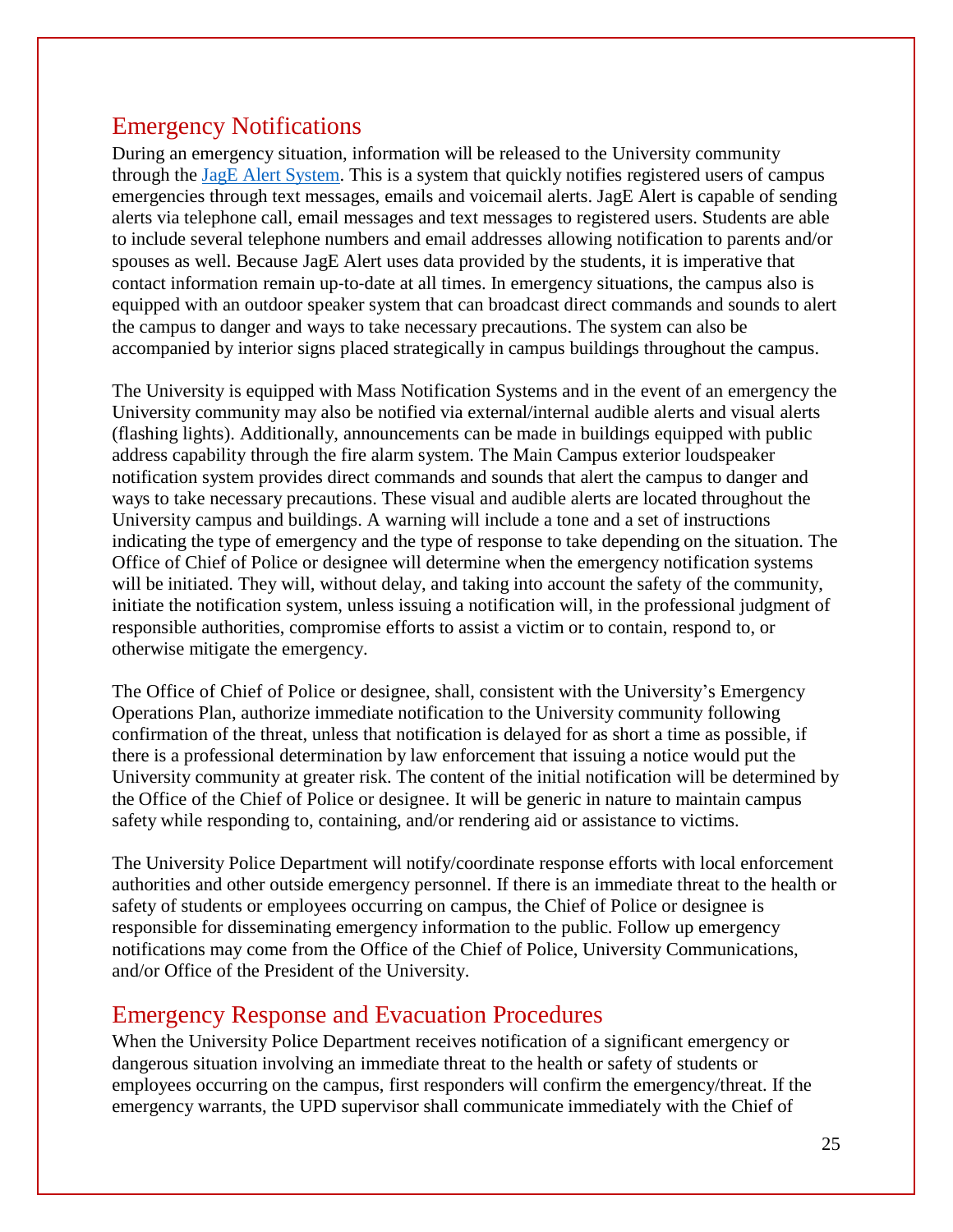Police or designee and depending on the magnitude of the incident and initiate the appropriate Comprehensive Emergency Management Plan. The [JagE Alert System](https://tamusa.bbcportal.com/) may be initiated for notification and mobilization of the Emergency Management Team. An Emergency Operations Center may be established.

#### Campus Evacuation

The President or designee will authorize University evacuation orders. An announcement of a campus‐wide evacuation will come from the Office of the President, the Office of Chief of Police or designee. Students and employees should follow the instructions and timeline for leaving the campus and alert others to do the same. Information about returning to the campus will be provided through JagE Alert. The personnel recall process for employees and press releases will be made through the Office of Communications coordinating with news media outlets.

#### Building Evacuation

An evacuation will occur when the fire alarm sounds and/or notification is made by the University Police Department, the building emergency managers acting under the instructions of these offices and other bona fide First Responders such as the San Antonio Fire Department, San Antonio Police Department, FBI, ATF, and the like.

All persons (students, employees and campus visitors) are to immediately vacate the area in question, leaving by the nearest marked exit and alert others to do the same. Once outside, proceed to the designated building assembly area if safe to do so. Personnel shall not return to an evacuated building until given the all clear signal by Texas A&M University‐San Antonio officials. Annually, one or more buildings are selected at random and an emergency drill is declared and evacuation procedures are executed. The drill is critiqued and an After Action Report (AAR) is generated. The AAR will be retained for a minimum of (2) two years.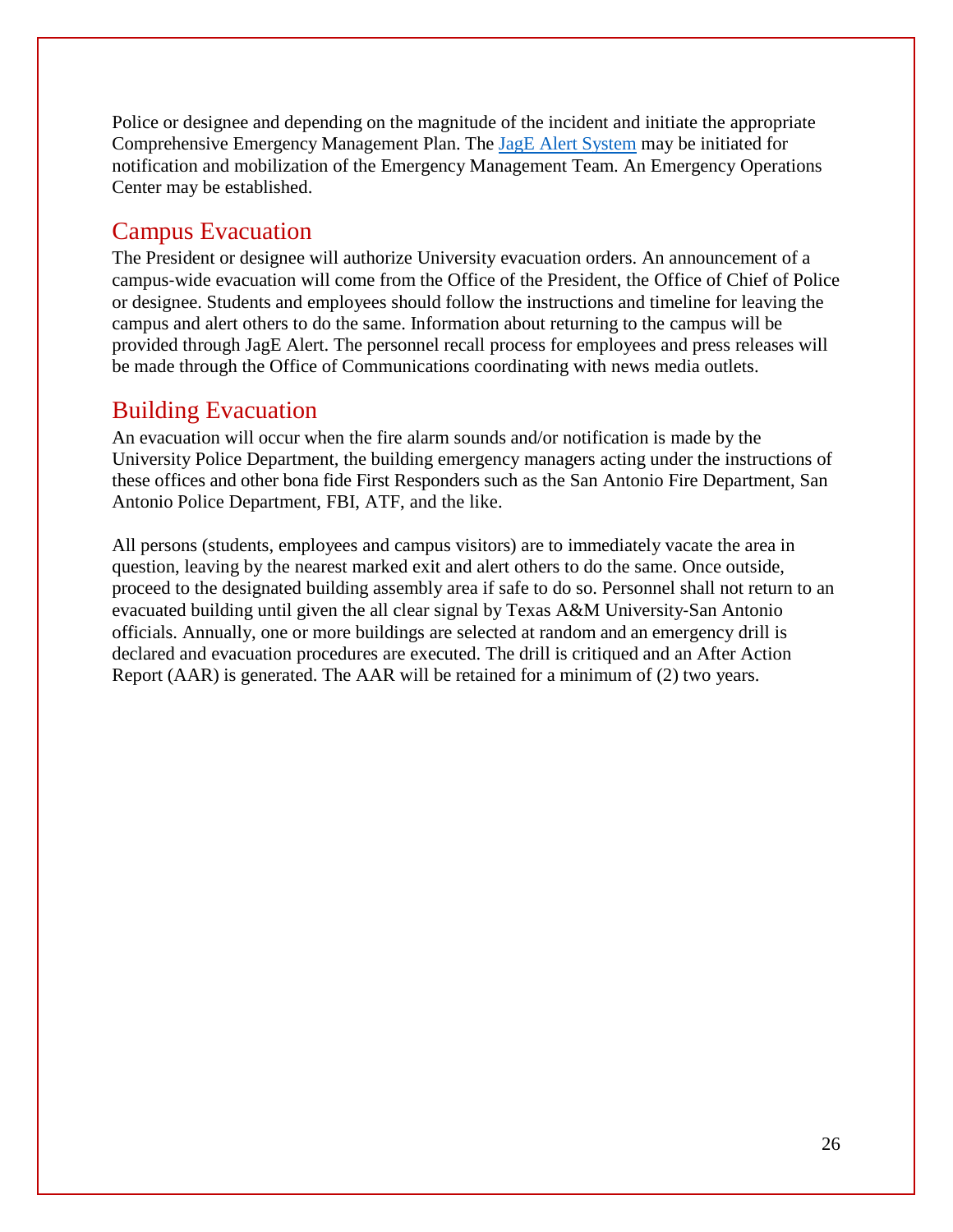## Main Campus Evacuation Routes



Brooks Campus Evacuation Route

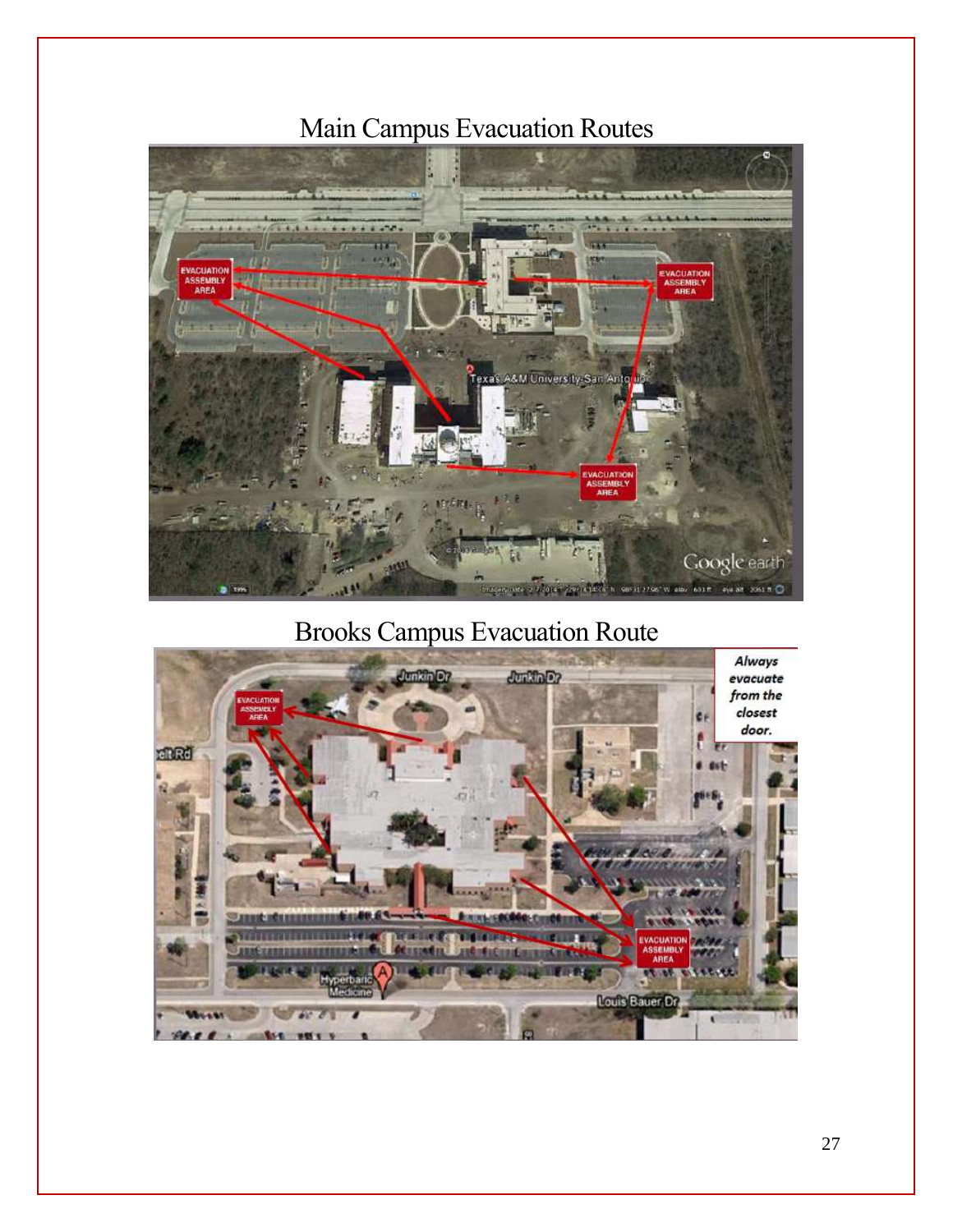## 2010 Jeanne Clery Disclosure of Campus Security Policy & Campus Crime Statistics Act

#### The Annual Disclosure of Crime Statistics

Each year, the Office of Student Affairs in collaboration with the University Police Department prepares an Annual [Security](http://www.tamusa.tamus.edu/uploadFile/folders/mbarrera/Pdf/Pdf-634998833251422695-10.100.20.116.pdf) Report to comply with the Jeanne Clery Disclosure of Campus Security Policy and Crime Statistics Act. This report is prepared in cooperation with the local law enforcement agencies surrounding the main campus and alternate sites. The crime statistics are included in the report.

Campus crime, arrest and disciplinary referral statistics include those reported to Texas A&M University‐ San Antonio's UPD and or designated campus officials. The Office of Student Affairs staff informs their clients of the procedures to report to UPD on a voluntary or confidential basis, should they feel it is in the best interest of the client. A procedure is in place to anonymously capture crime statistics disclosed confidentially during such a session.

Each year, an email is sent to all enrolled and prospective students providing the website to access this report. Faculty and staff employees are notified in an email regarding access to this report. Potential employees can reference the ASR via our HR employment website. Copies of the report also may be obtained at the University Police Department located at room 120 at the Main campus or by calling (210) 784-1900. Information regarding the availability of the report, website location and where to access printed copies is announced during student orientation and other campus presentations, and published in the current student handbook.

#### Reporting Requirements

The United States Department of Education, in its Higher Education Amendments of 1999, published final rules and regulations providing clarification for crime reporting requirements under the Jeanne Clery Disclosure of Campus Security Policy & Campus Crime Statistics Act. An institution must report statistics concerning the occurrence on campus, on related non‐campus property and on public property of the following crimes:

- Murder
- Manslaughter
- Rape or forcible and non‐forcible sex offenses
- Robbery
- Aggravated assault
- Burglary
- Motor Vehicle Theft
- Arson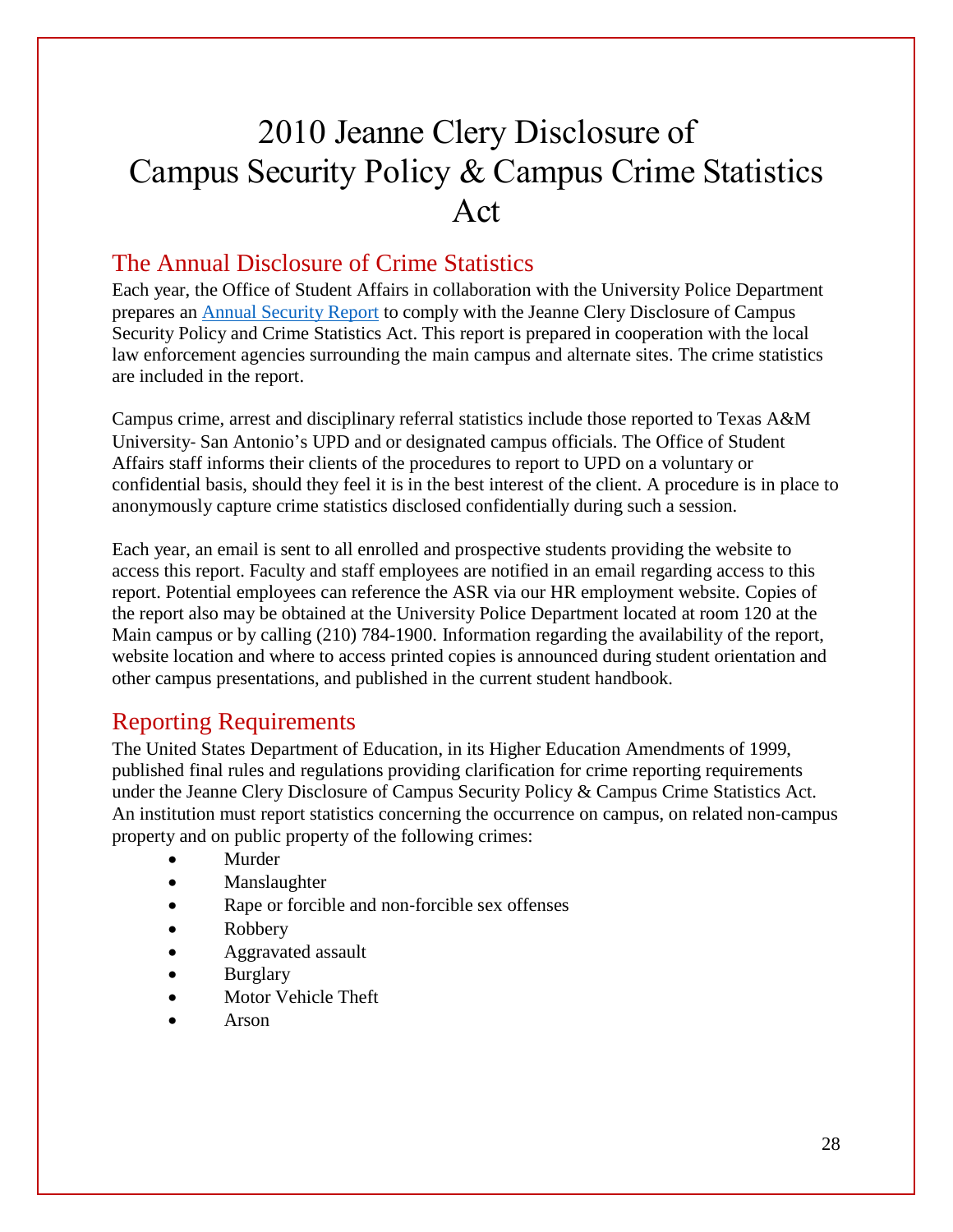Additionally, statistics are provided for the following:

- Hate Crimes—Any of the above-mentioned offenses, and any incidents of Larceny-Theft, Simple Assault, Intimidation, or Destruction/Damage/Vandalism of Property that were motivated by bias; and
- Arrests and Referrals for Disciplinary Action for Weapons: Carrying, Possessing, Etc., Drug Abuse Violations and Liquor Law Violations.

#### Police Crime Log

The University Police Department provides a daily crime log for the previous 60 days. The log includes the date and time the crime occurred, general location and disposition of the complaint, if known. This log is available to any member of the public upon request. Any portion of the log older than 60 days will be made available within two (2) business days of a request for public inspection.

#### Crime Definitions (as defined by the Clery Act)

**Murder:** The willful (non-negligent) killing of one human being by another.

**Manslaughter:** The unlawful killing of a human being without malice.

**Forcible Rape:** The carnal knowledge of a person, forcibly and/or against that person's will, or not against the person's will where the victim is incapable of giving consent.

**Forcible Sodomy:** Oral or anal sexual intercourse with another person, forcibly and/or against that person's will, or not against the person's will where the victim is incapable of giving consent.

**Sexual Assault with an Object:** The use of an object or instrument to unlawfully penetrate the genital or anal opening of the body of another person, forcibly and/or against the person's will, or not against the person's will where the victim is incapable of giving consent.

**Forcible Fondling:** The touching of the private body parts of another person for the purpose of sexual gratification, forcibly and/or against that person's will, or not forcibly or against the person's will where the person is incapable of giving consent.

**Incest:** Non-forcible sexual intercourse between persons who are related to each other within the degrees wherein marriage is prohibited by law.

**Statutory Rape:** Non-forcible sexual intercourse with a person who is under the statutory age of consent.

**Robbery:** The taking/attempting to take anything of value from the custody or control of a person or persons by force, threat of force or violence and/or putting the victim in fear.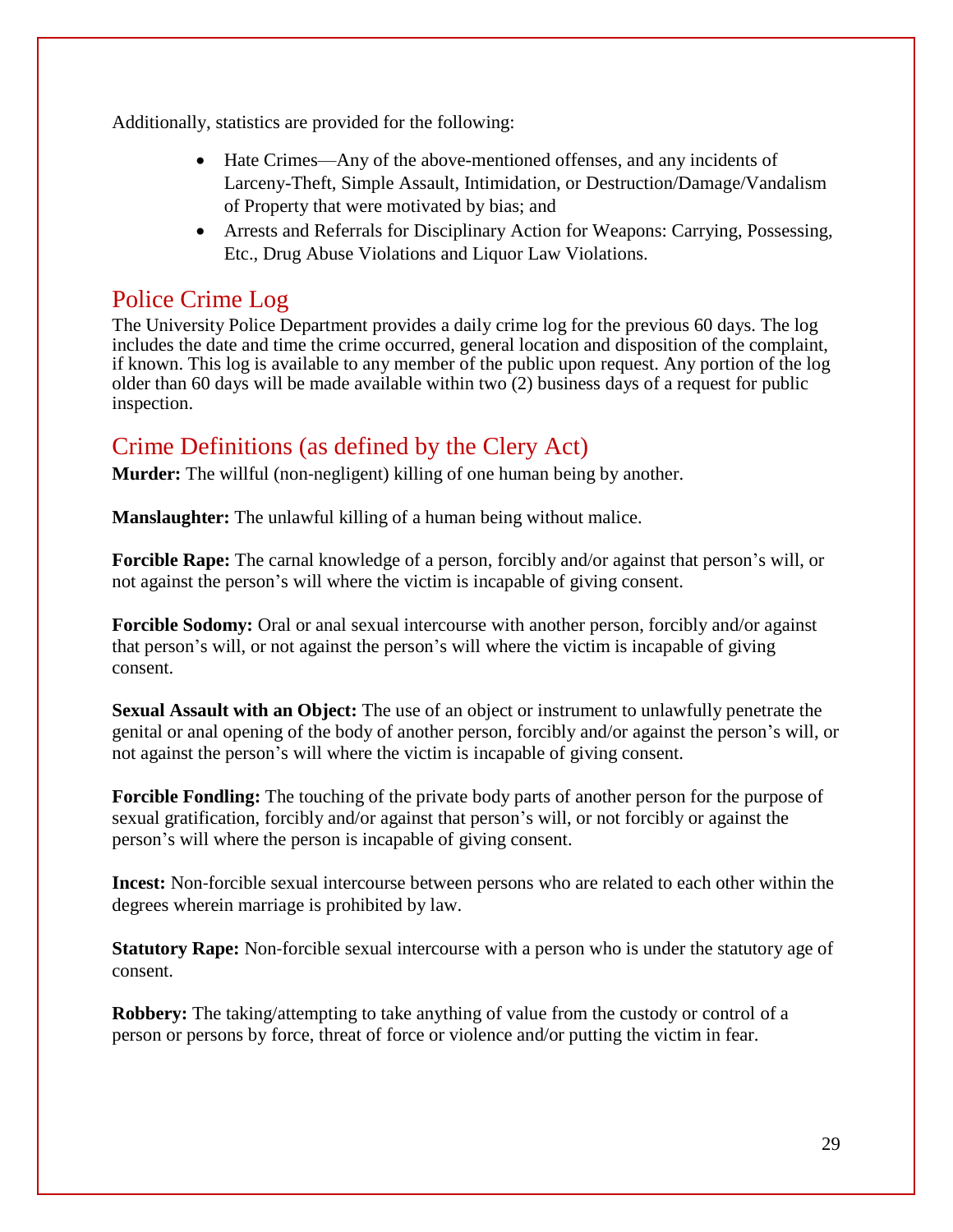**Aggravated Assault:** An unlawful attack by one person upon another for the purpose of inflicting severe bodily injury; usually accompanied by use of a weapon or by means likely to produce death or great bodily harm, though it is not necessary that physical injury actually occur.

**Burglary:** The unlawful entry of a structure to commit a felony or a theft; includes unlawful entry with intent to commit a larceny or felony; breaking and entering with intent to commit a larceny; housebreaking, safecracking, all attempts to commit any of the aforementioned.

**Arson:** The willful and malicious burning of another's property.

**Motor Vehicle Theft:** The theft or attempted theft of a motor vehicle.

**Weapon Law Violations:** Violations of laws dealing with weapons offenses, such as the manufacture, sale, possession carrying of deadly weapons.

**Drug Abuse Violations:** Violations of state and local laws relating to the unlawful possession, sale, use, cultivation and manufacturing of narcotic drugs and dangerous non-narcotic drugs.

**Liquor Law Violations:** The violations of laws or ordinances prohibiting: the manufacture, sale, transporting, furnishing, possession of intoxicating liquor. (Drunkenness and driving under the influence are not included in this definition).

**Campus Security Authority (CSA):** A Clery-specific term that encompasses four groups of individuals and organizations associated with an institution:

- A campus police department or a campus security department of an institution.
- Any individual or individuals who have responsibility for campus security but who do not constitute a campus Police department or a campus security department (e.g., an individual who is responsible for monitoring the entrance into institutional property).
- Any individual or organization specified in an institution's statement of campus security policy as an individual or organization to which students and employees should report criminal offenses.
- An official of an institution who has significant responsibility for student and campus activities, including, but not limited to, student housing, student discipline and campus judicial proceedings. An official is defined as any person who has the authority and the duty to take action or respond to particular issues on behalf of the institution.

#### **Location of Crime:**

 *On campus:* Anywhere on the University campus, includes all properties owned by the University and used by the institution in direct support of, or in a manner related to, the institution's educational purposes; or reasonably contiguous to the area and owned by the University but controlled by another person, is frequently used by students and supports the institutional purpose.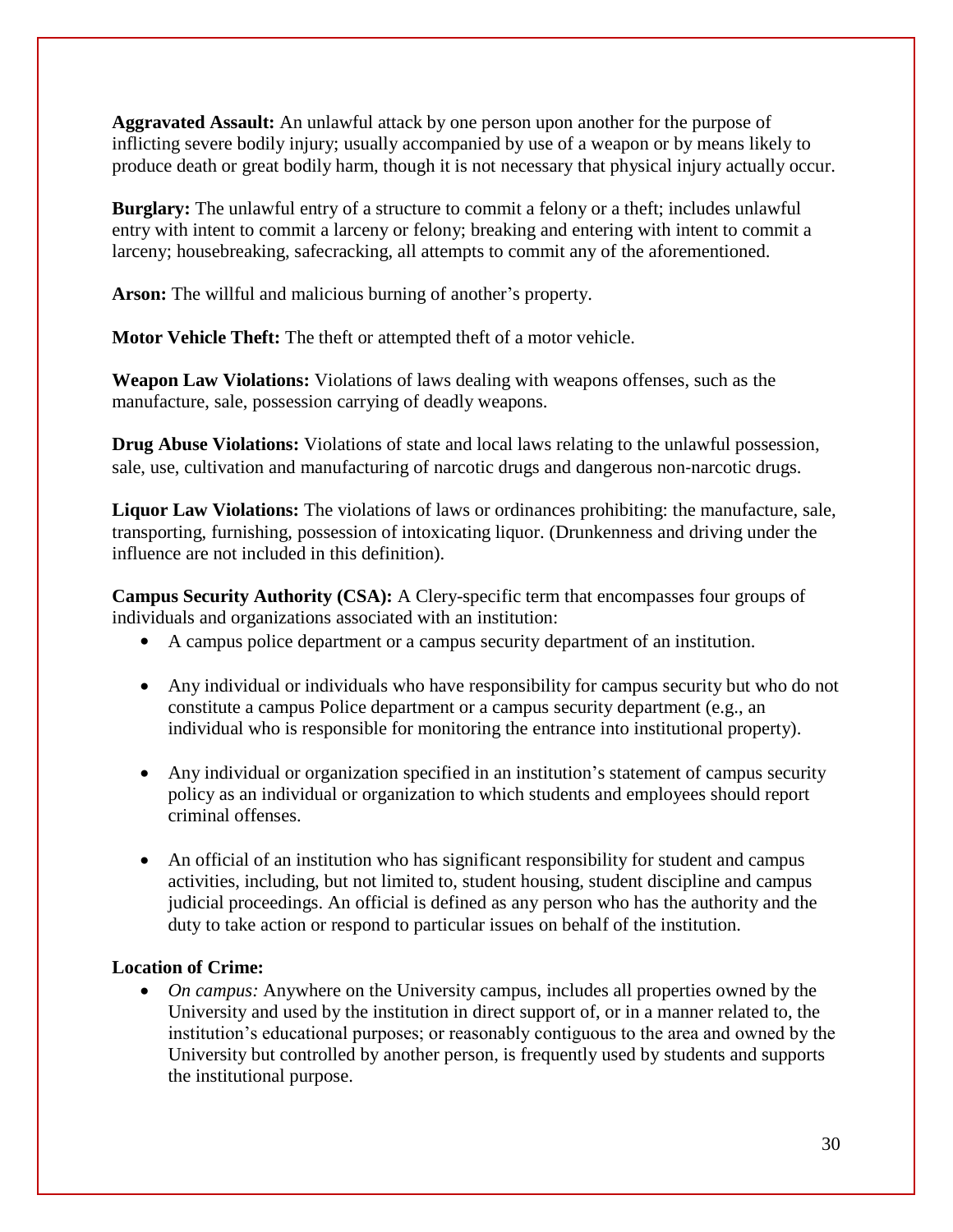- *Residence Facilities:* University owned or operated residential facilities (extracted from on campus statistics).
- *Non-campus Property:* Building or property owned or controlled by institution in direct support of or in relations to the institution's educational purposes; is frequently used by students and is not within the same reasonably contiguous geographic area of the University, or is owned or controlled by a student organization that is officially recognized by the University.
- *Public Property:* All public property, including thoroughfares, streets, sidewalks and parking facilities within the campus or immediately adjacent to and accessible from campus.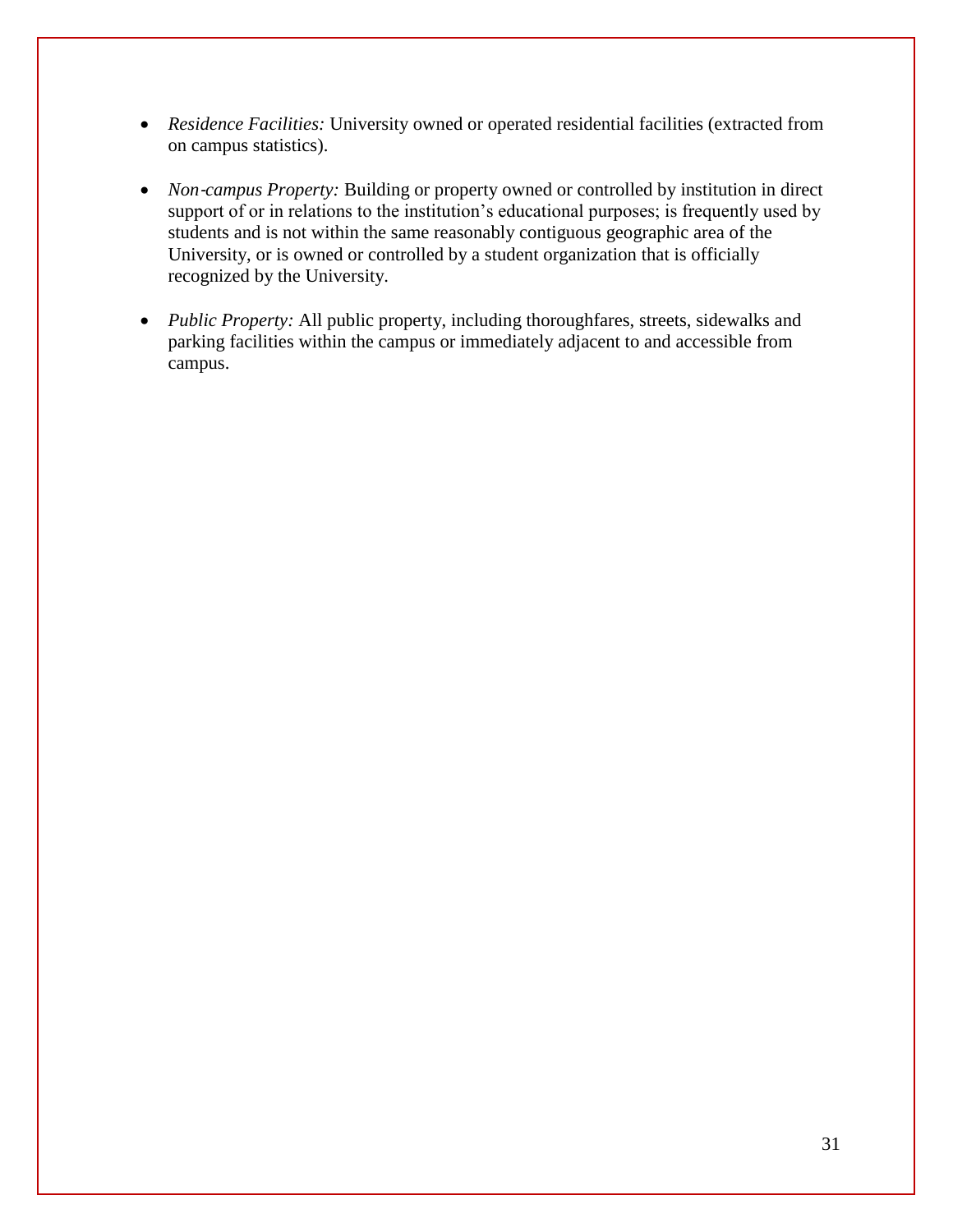## Annual Crime Statistics Calendar Year 2013

| <b>Main Campus</b>                                      |      |          |                |
|---------------------------------------------------------|------|----------|----------------|
| One University Way, San Antonio TX 78224                |      |          |                |
| <b>CRIMINAL OFFENSES - On Campus</b>                    | 2011 | 2012     | 2013           |
| a. Murder/Non-negligent manslaughter                    | 0    | 0        | 0              |
| b. Negligent manslaughter                               | 0    | 0        | 0              |
| c. Sex Offenses-Forcible                                | 0    | 0        | 0              |
| d. Sex Offense-Non Forcible                             | 0    | 0        | 0              |
| (includes only incest and statutory rape)               | 0    | 0        | 0              |
| e. Robbery                                              | 0    | 0        | 0              |
| f. Aggravated Assault                                   | 0    | 0        | 0              |
| g. Burglary                                             | 0    | 0        | $\overline{2}$ |
| h. Motor Vehicle Theft                                  | 0    | 0        | 0              |
| <i>i</i> . Arson                                        | 0    | $\Omega$ | 0              |
| <b>Family (Domestic) &amp; Dating Violence/Stalking</b> | 2011 | 2012     | 2013           |
| a. Family Violence                                      | 0    | 0        | 0              |
| b. Dating Violence                                      | 0    | 0        | $\mathbf{0}$   |
| c. Stalking                                             | 0    | $\Omega$ | 0              |
| <b>CRIMINAL OFFENSES - Non-Campus</b>                   | 2011 | 2012     | 2013           |
| a. Murder/Non-negligent manslaughter                    | 0    | 0        | 0              |
| b. Negligent manslaughter                               | 0    | 0        | 0              |
| c. Sex Offenses-Forcible                                | 0    | 0        | 0              |
| d. Sex Offense-Non Forcible                             | 0    | 0        | 0              |
| (includes only incest and statutory rape)               | 0    | 0        | 0              |
| e. Robbery                                              | 0    | 0        | 0              |
| f. Aggravated Assault                                   | 0    | 0        | 0              |
| g. Burglary                                             | 0    | 0        | 0              |
| h. Motor Vehicle Theft                                  | 0    | 0        | 0              |
| <i>i</i> . Arson                                        | 0    | 0        | $\mathbf{0}$   |
| <b>CRIMINAL OFFENSES - Public Property</b>              | 2011 | 2012     | 2013           |
| a. Murder/Non-negligent manslaughter                    | 0    | 0        | 0              |
| b. Negligent manslaughter                               | 0    | 0        | 0              |
| c. Sex Offenses-Forcible                                | 0    | 0        | 0              |
| d. Sex Offense-Non Forcible                             | 0    | 0        | 0              |
| (includes only incest and statutory rape                | 0    | 0        | 0              |
| e. Robbery                                              | 0    | 0        | 0              |
| f. Aggravated Assault                                   | 0    | 0        | 0              |
| g. Burglary                                             | 0    | 0        | 0              |
| h. Motor Vehicle Theft                                  | 0    | 0        | 0              |
| i. Arson                                                | 0    | 0        | 0              |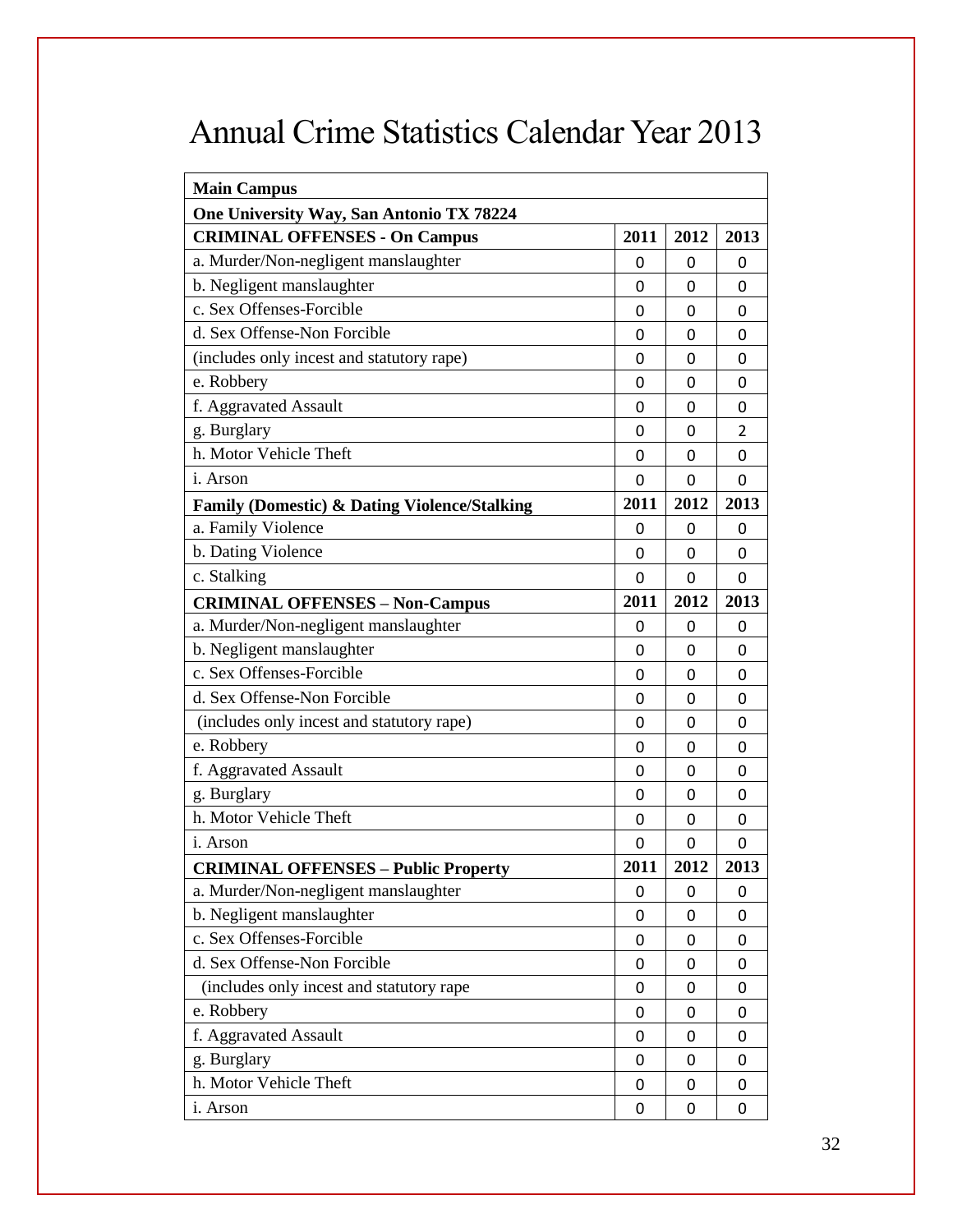| <b>HATE CRIMES - On Campus</b>              | 2011         | 2012     | 2013         |
|---------------------------------------------|--------------|----------|--------------|
| a. Murder/Non-negligent manslaughter        | 0            | 0        | 0            |
| b. Negligent manslaughter                   | 0            | 0        | 0            |
| c. Sex Offenses-Forcible                    | 0            | 0        | 0            |
| d. Sex Offense-Non Forcible                 | 0            | 0        | 0            |
| (includes only incest and statutory rape)   | 0            | 0        | 0            |
| e. Robbery                                  | 0            | 0        | 0            |
| f. Aggravated Assault                       | 0            | 0        | 0            |
| g. Burglary                                 | 0            | 0        | 0            |
| h. Motor Vehicle Theft                      | 0            | 0        | 0            |
| <i>i</i> . Arson                            | 0            | 0        | 0            |
| j. Any other crime involving bodily injury  | 0            | 0        | 0            |
| k. Larceny-theft                            | 0            | 0        | $\mathbf{0}$ |
| 1. Intimidation                             | 0            | 0        | 0            |
| m. Destruction/damage/vandalism of property | $\mathbf{0}$ | $\Omega$ | 0            |
| <b>HATE CRIMES - Non-Campus</b>             | 2011         | 2012     | 2013         |
| a. Murder/Non-negligent manslaughter        | 0            | 0        | 0            |
| b. Negligent manslaughter                   | 0            | 0        | 0            |
| c. Sex Offenses-Forcible                    | 0            | 0        | 0            |
| d. Sex Offense-Non Forcible                 | 0            | 0        | 0            |
| (includes only incest and statutory rape)   | 0            | 0        | 0            |
| e. Robbery                                  | 0            | 0        | 0            |
| f. Aggravated Assault                       | 0            | 0        | 0            |
| g. Burglary                                 | 0            | 0        | 0            |
| h. Motor Vehicle Theft                      | 0            | 0        | 0            |
| <i>i</i> . Arson                            | 0            | 0        | 0            |
| j. Any other crime involving bodily injury  | 0            | 0        | 0            |
| k. Larceny-theft                            | 0            | 0        | 0            |
| 1. Intimidation                             | 0            | 0        | 0            |
| m. Destruction/damage/vandalism of property | 0            | 0        | 0            |
| <b>HATE CRIMES - Public Property</b>        | 2011         | 2012     | 2013         |
| a. Murder/Non-negligent manslaughter        | 0            | 0        | 0            |
| b. Negligent manslaughter                   | 0            | 0        | 0            |
| c. Sex Offenses-Forcible                    | 0            | 0        | 0            |
| d. Sex Offense-Non Forcible                 | 0            | 0        | 0            |
| (includes only incest and statutory rape)   | 0            | 0        | 0            |
| e. Robbery                                  | 0            | 0        | 0            |
| f. Aggravated Assault                       | 0            | 0        | 0            |
| g. Burglary                                 | 0            | 0        | 0            |
| h. Motor Vehicle Theft                      | 0            | 0        | 0            |
| i. Arson                                    | 0            | 0        | 0            |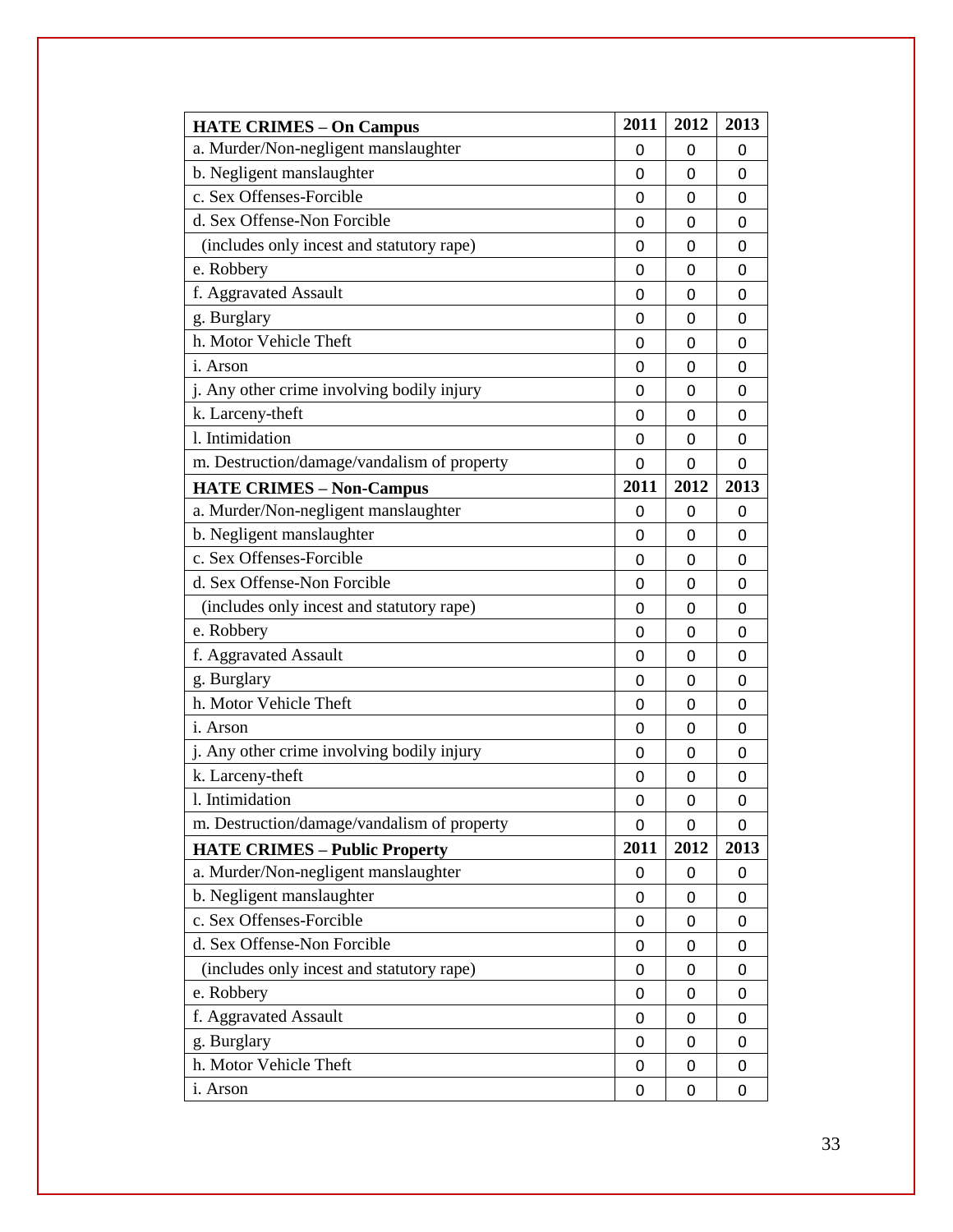| j. Any other crime involving bodily injury   | 0            | 0        | 0        |
|----------------------------------------------|--------------|----------|----------|
| k. Larceny-theft                             | 0            | $\Omega$ | $\Omega$ |
| 1. Intimidation                              | $\Omega$     | $\Omega$ | $\Omega$ |
| m. Destruction/damage/vandalism of property  | 0            | $\Omega$ | $\Omega$ |
| <b>ARRESTS - On Campus</b>                   | 2011         | 2012     | 2013     |
| a. Illegal Weapons Possession                | 0            | 0        | 0        |
| b. Drug Law Violations                       | $\Omega$     | $\Omega$ | $\Omega$ |
| c. Liquor Law Violations                     | $\Omega$     | $\Omega$ | $\Omega$ |
| <b>ARRESTS</b> - Non-Campus                  | 2011         | 2012     | 2013     |
| a. Illegal Weapons Possession                | $\Omega$     | 0        | 0        |
| b. Drug Law Violations                       | 0            | 0        | $\Omega$ |
| c. Liquor Law Violations                     | 0            | $\Omega$ | 0        |
| <b>DISCIPLINARY ACTION - Non-Campus</b>      | 2011         | 2012     | 2013     |
| a. Illegal Weapons Possession                | $\mathbf{0}$ | 0        | $\Omega$ |
| b. Drug Law Violations                       | 0            | 0        | 0        |
| c. Liquor Law Violations                     | 0            | 0        | $\Omega$ |
|                                              |              |          |          |
| <b>ARRESTS - Public Property</b>             | 2011         | 2012     | 2013     |
| a. Illegal Weapons Possession                | $\Omega$     | $\Omega$ | $\Omega$ |
| b. Drug Law Violations                       | $\Omega$     | $\Omega$ | 0        |
| c. Liquor Law Violations                     | 0            | $\Omega$ | $\Omega$ |
| <b>DISCIPLINARY ACTION - Public Property</b> | 2011         | 2012     | 2013     |
| a. Illegal Weapons Possession                | 0            | $\Omega$ | 0        |
| b. Drug Law Violations                       | 0            | 0        | 0        |

| <b>Brooks City-Base Campus</b>                          |      |      |               |
|---------------------------------------------------------|------|------|---------------|
| 2601 Louis Bauer, San Antonio TX 78235                  |      |      |               |
| <b>CRIMINAL OFFENSES - On Campus</b>                    | 2011 | 2012 | 2013          |
| a. Murder/Non-negligent manslaughter                    | 0    | 0    | 0             |
| b. Negligent manslaughter                               | 0    | O    | 0             |
| c. Sex Offenses-Forcible                                | 0    | 0    | 0             |
| d. Sex Offense-Non Forcible                             | 0    | O    | O             |
| (includes only incest and statutory rape)               | 0    | 0    | 0             |
| e. Robbery                                              | 0    | O    | O             |
| f. Aggravated Assault                                   | 0    | O    | O             |
| g. Burglary                                             | 0    | 0    | $\mathcal{P}$ |
| h. Motor Vehicle Theft                                  | 0    | O    | 0             |
| i. Arson                                                | O    | O    | 0             |
| <b>Family (Domestic) &amp; Dating Violence/Stalking</b> | 2011 | 2012 | 2013          |
| a. Family Violence                                      | 0    | O    | 0             |
| b. Dating Violence                                      | 0    | O    | 0             |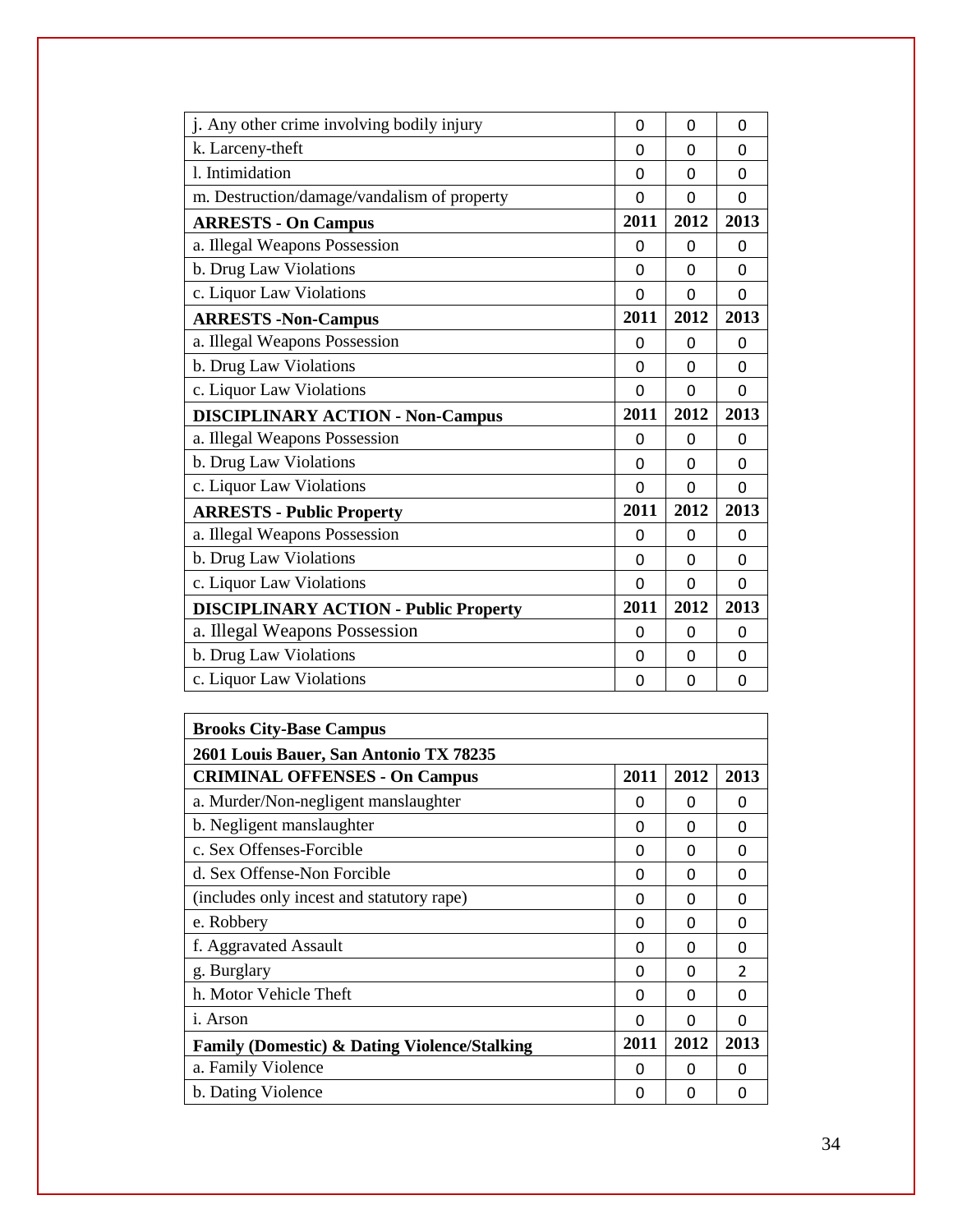| c. Stalking                                 | 0    | 0        | 0            |
|---------------------------------------------|------|----------|--------------|
| <b>CRIMINAL OFFENSES - Non-Campus</b>       | 2011 | 2012     | 2013         |
| a. Murder/Non-negligent manslaughter        | 0    | 0        | 0            |
| b. Negligent manslaughter                   | 0    | 0        | 0            |
| c. Sex Offenses-Forcible                    | 0    | 0        | 0            |
| d. Sex Offense-Non Forcible                 | 0    | 0        | 0            |
| (includes only incest and statutory rape)   | 0    | 0        | 0            |
| e. Robbery                                  | 0    | 0        | 0            |
| f. Aggravated Assault                       | 0    | 0        | $\mathbf{0}$ |
| g. Burglary                                 | 0    | 0        | 0            |
| h. Motor Vehicle Theft                      | 0    | 0        | 0            |
| <i>i</i> . Arson                            | 0    | $\Omega$ | 0            |
| <b>CRIMINAL OFFENSES - Public Property</b>  | 2011 | 2012     | 2013         |
| a. Murder/Non-negligent manslaughter        | 0    | 0        | 0            |
| b. Negligent manslaughter                   | 0    | 0        | 0            |
| c. Sex Offenses-Forcible                    | 0    | 0        | 0            |
| d. Sex Offense-Non Forcible                 | 0    | 0        | 0            |
| (includes only incest and statutory rape)   | 0    | 0        | 0            |
| e. Robbery                                  | 0    | 0        | 0            |
| f. Aggravated Assault                       | 0    | 0        | 0            |
| g. Burglary                                 | 0    | 0        | $\mathbf{0}$ |
| h. Motor Vehicle Theft                      | 0    | 0        | 0            |
| <i>i</i> . Arson                            | 0    | 0        | 0            |
| <b>HATE CRIMES - On Campus</b>              | 2011 | 2012     | 2013         |
| a. Murder/Non-negligent manslaughter        | 0    | 0        | 0            |
| b. Negligent manslaughter                   | 0    | 0        | 0            |
| c. Sex Offenses-Forcible                    | 0    | 0        | 0            |
| d. Sex Offense-Non Forcible                 | 0    | 0        | 0            |
| (includes only incest and statutory rape)   | 0    | 0        | 0            |
| e. Robbery                                  | 0    | 0        | 0            |
| f. Aggravated Assault                       | 0    | 0        | 0            |
| g. Burglary                                 | 0    | 0        | 0            |
| h. Motor Vehicle Theft                      | 0    | 0        | 0            |
| i. Arson                                    | 0    | 0        | 0            |
| j. Any other crime involving bodily injury  | 0    | 0        | 0            |
| k. Larceny-theft                            | 0    | 0        | 0            |
| 1. Intimidation                             | 0    | 0        | 0            |
| m. Destruction/damage/vandalism of property | 0    | 0        | 0            |
| <b>HATE CRIMES - Non-Campus</b>             | 2011 | 2012     | 2013         |
| a. Murder/Non-negligent manslaughter        | 0    | 0        | 0            |
| b. Negligent manslaughter                   | 0    | 0        | 0            |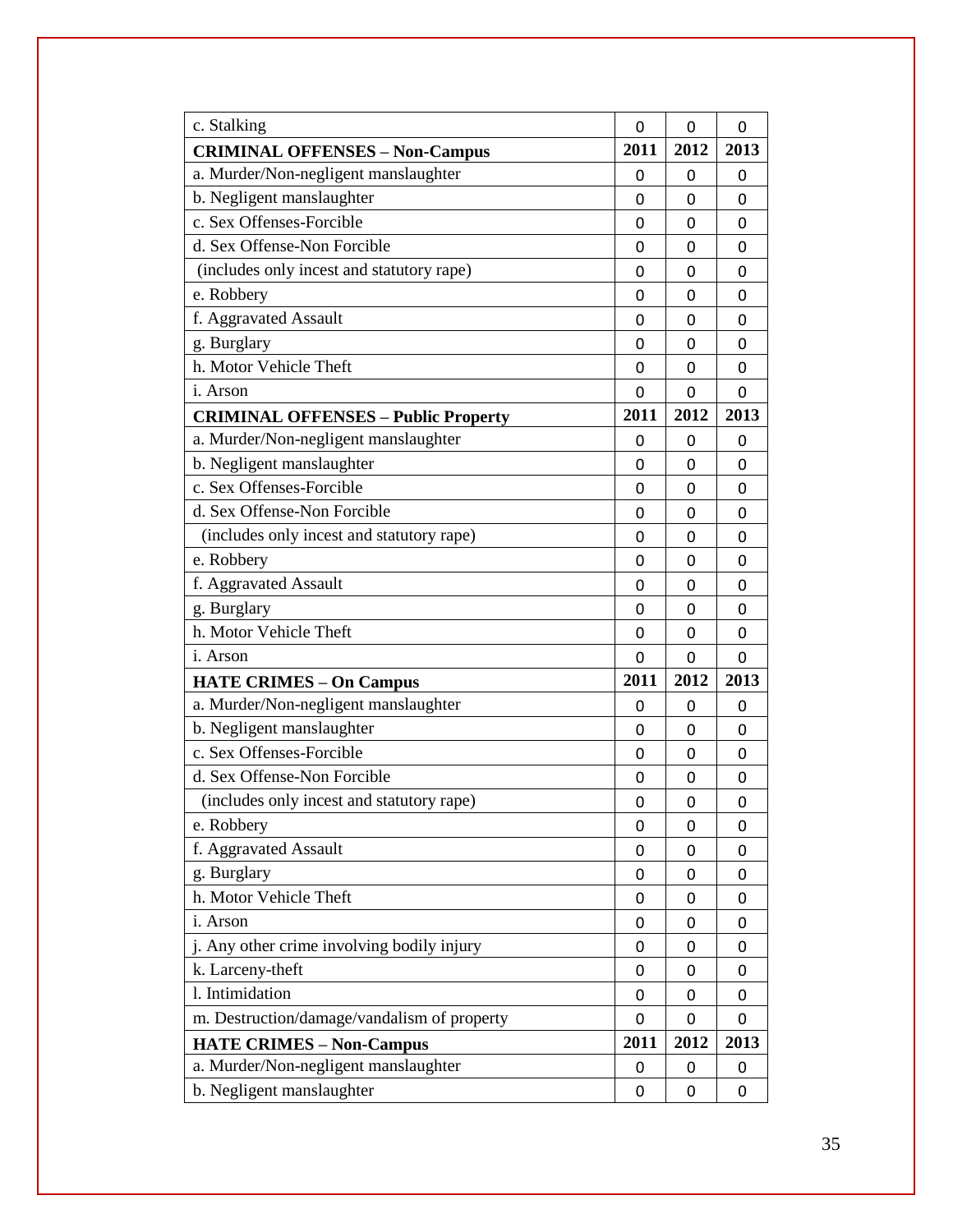| c. Sex Offenses-Forcible                    | 0    | 0         | 0            |
|---------------------------------------------|------|-----------|--------------|
| d. Sex Offense-Non Forcible                 | 0    | 0         | 0            |
| (includes only incest and statutory rape)   | 0    | 0         | 0            |
| e. Robbery                                  | 0    | 0         | 0            |
| f. Aggravated Assault                       | 0    | 0         | 0            |
| g. Burglary                                 | 0    | 0         | 0            |
| h. Motor Vehicle Theft                      | 0    | 0         | 0            |
| <i>i</i> . Arson                            | 0    | 0         | 0            |
| j. Any other crime involving bodily injury  | 0    | 0         | 0            |
| k. Larceny-theft                            | 0    | 0         | 0            |
| 1. Intimidation                             | 0    | 0         | 0            |
| m. Destruction/damage/vandalism of property | 0    | 0         | 0            |
| <b>HATE CRIMES - Public Property</b>        | 2011 | 2012      | 2013         |
| a. Murder/Non-negligent manslaughter        | 0    | 0         | 0            |
| b. Negligent manslaughter                   | 0    | $\Omega$  | $\Omega$     |
| c. Sex Offenses-Forcible                    | 0    | 0         | 0            |
| d. Sex Offense-Non Forcible                 | 0    | 0         | $\mathbf{0}$ |
| (includes only incest and statutory rape)   | 0    | 0         | 0            |
| e. Robbery                                  | 0    | 0         | 0            |
| f. Aggravated Assault                       | 0    | 0         | $\mathbf{0}$ |
| g. Burglary                                 | 0    | 0         | 0            |
| h. Motor Vehicle Theft                      | 0    | 0         | 0            |
| <i>i</i> . Arson                            | 0    | 0         | $\mathbf{0}$ |
| j. Any other crime involving bodily injury  | 0    | 0         | 0            |
| k. Larceny-theft                            | 0    | 0         | 0            |
| 1. Intimidation                             | 0    | 0         | 0            |
| m. Destruction/damage/vandalism of property | 0    | $\Omega$  | $\mathbf{0}$ |
| <b>ARRESTS - On Campus</b>                  | 2011 | 2012      | 2013         |
| a. Illegal Weapons Possession               | 0    | 0         | 0            |
| b. Drug Law Violations                      | 0    | $\pmb{0}$ | 0            |
| c. Liquor Law Violations                    | 0    | 0         | 0            |
| <b>ARRESTS -Non-Campus</b>                  | 2011 | 2012      | 2013         |
| a. Illegal Weapons Possession               | 0    | 0         | 0            |
| b. Drug Law Violations                      | 0    | 0         | 0            |
| c. Liquor Law Violations                    | 0    | 0         | 0            |
| <b>DISCIPLINARY ACTION - Non-Campus</b>     | 2011 | 2012      | 2013         |
| a. Illegal Weapons Possession               | 0    | 0         | 0            |
| b. Drug Law Violations                      | 0    | 0         | 0            |
| c. Liquor Law Violations                    | 0    | 0         | 0            |
| <b>ARRESTS - Public Property</b>            | 2011 | 2012      | 2013         |
| a. Illegal Weapons Possession               | 0    | 0         | 0            |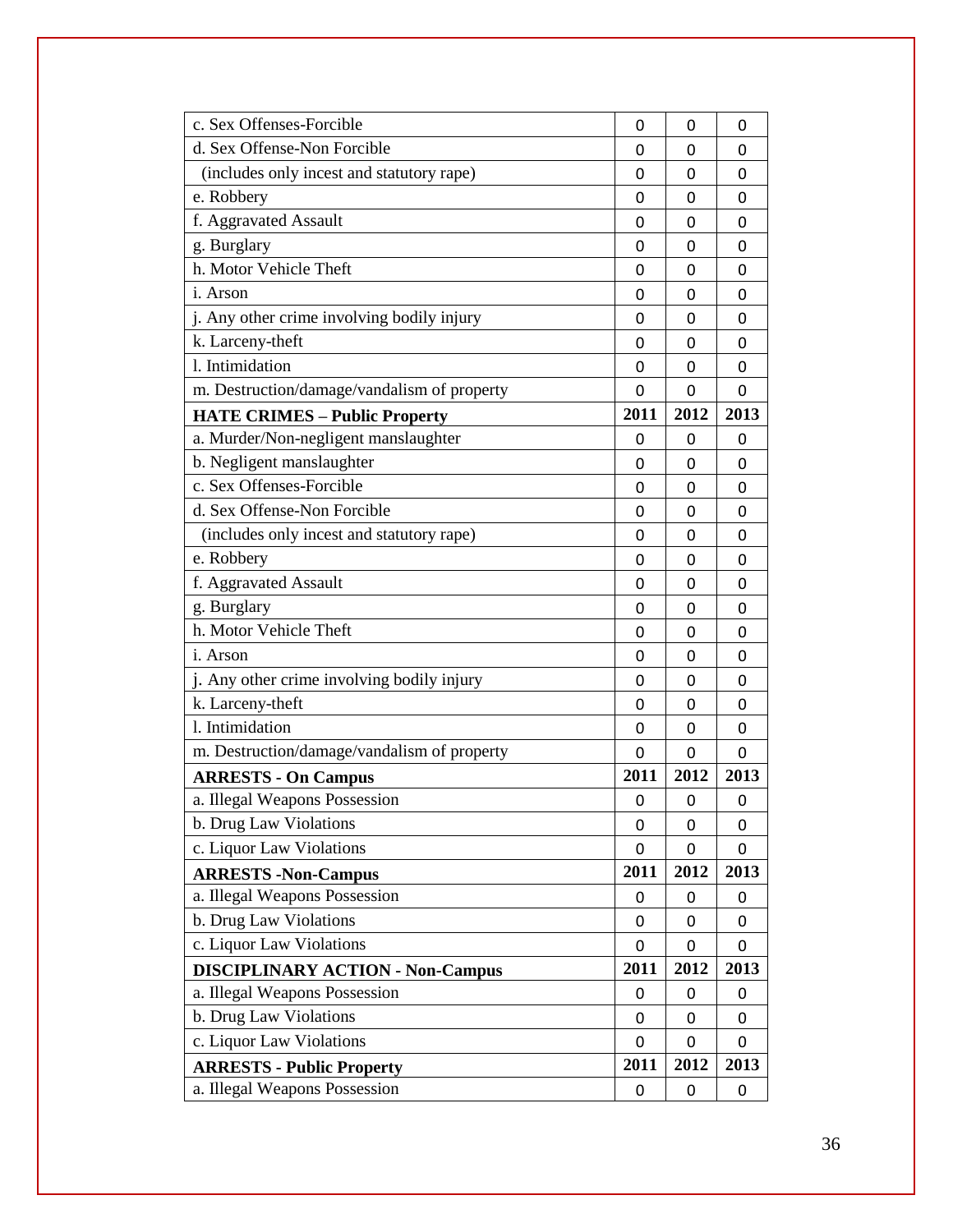| b. Drug Law Violations                       |      |      |      |
|----------------------------------------------|------|------|------|
| c. Liquor Law Violations                     |      |      |      |
| <b>DISCIPLINARY ACTION - Public Property</b> | 2011 | 2012 | 2013 |
| a. Illegal Weapons Possession                |      |      |      |
| b. Drug Law Violations                       |      |      |      |
| c. Liquor Law Violations                     |      |      |      |

| Gillette-No longer being used for classes as of 2011    |      |      |      |
|---------------------------------------------------------|------|------|------|
| 1450 Gillette Blvd, San Antonio TX 78224                |      |      |      |
| <b>CRIMINAL OFFENSES - On Campus</b>                    | 2011 | 2012 | 2013 |
| a. Murder/Non-negligent manslaughter                    | 0    | 0    | 0    |
| b. Negligent manslaughter                               | 0    | 0    | 0    |
| c. Sex Offenses-Forcible                                | 0    | 0    | 0    |
| d. Sex Offense-Non Forcible                             | 0    | 0    | 0    |
| (includes only incest and statutory rape)               | 0    | 0    | 0    |
| e. Robbery                                              | 0    | 0    | 0    |
| f. Aggravated Assault                                   | 0    | 0    | 0    |
| g. Burglary                                             | 1    | 0    | 1    |
| h. Motor Vehicle Theft                                  | 0    | 0    | 0    |
| i. Arson                                                | 0    | 0    | 0    |
| <b>Family (Domestic) &amp; Dating Violence/Stalking</b> | 2011 | 2012 | 2013 |
| a. Family Violence                                      | 0    | 0    | 0    |
| b. Dating Violence                                      | 0    | 0    | 0    |
| c. Stalking                                             | 0    | 0    | 0    |
| <b>CRIMINAL OFFENSES - Non-Campus</b>                   | 2011 | 2012 | 2013 |
| a. Murder/Non-negligent manslaughter                    | 0    | 0    | 0    |
| b. Negligent manslaughter                               | 0    | 0    | 0    |
| c. Sex Offenses-Forcible                                | 0    | 0    | 0    |
|                                                         |      |      |      |
| d. Sex Offense-Non Forcible                             | 0    | 0    | 0    |
| (includes only incest and statutory rape)               | 0    | 0    | 0    |
| e. Robbery                                              | 0    | 0    | 0    |
| f. Aggravated Assault                                   | 0    | 0    | 0    |
| g. Burglary                                             | 0    | 0    | 0    |
| h. Motor Vehicle Theft                                  | 0    | 0    | 0    |
| i. Arson                                                | 0    | 0    | 0    |
| <b>CRIMINAL OFFENSES - Public Property</b>              | 2011 | 2012 | 2013 |
| a. Murder/Non-negligent manslaughter                    | 0    | 0    | 0    |
| b. Negligent manslaughter                               | 0    | 0    | 0    |
| c. Sex Offenses-Forcible                                | 0    | 0    | 0    |
| d. Sex Offense-Non Forcible                             | 0    | 0    | 0    |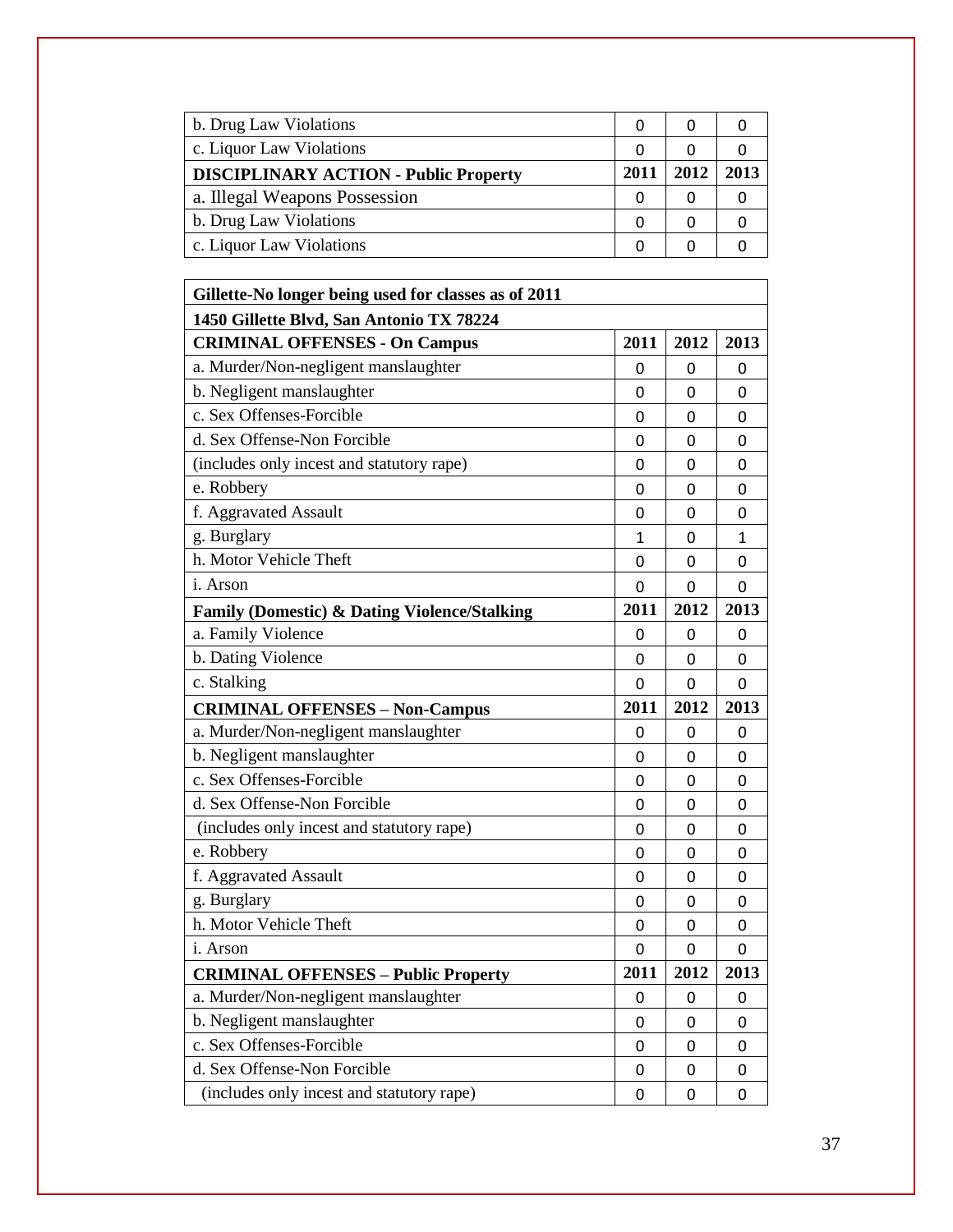| e. Robbery                                  | 0    | 0    | 0              |
|---------------------------------------------|------|------|----------------|
| f. Aggravated Assault                       | 0    | 0    | 0              |
| g. Burglary                                 | 0    | 0    | $\mathbf{0}$   |
| h. Motor Vehicle Theft                      | 0    | 0    | 0              |
| i. Arson                                    | 0    | 0    | $\mathbf{0}$   |
| <b>HATE CRIMES - On Campus</b>              | 2011 | 2012 | 2013           |
| a. Murder/Non-negligent manslaughter        | 0    | 0    | 0              |
| b. Negligent manslaughter                   | 0    | 0    | 0              |
| c. Sex Offenses-Forcible                    | 0    | 0    | 0              |
| d. Sex Offense-Non Forcible                 | 0    | 0    | $\mathbf{0}$   |
| (includes only incest and statutory rape)   | 0    | 0    | 0              |
| e. Robbery                                  | 0    | 0    | 0              |
| f. Aggravated Assault                       | 0    | 0    | $\mathbf{0}$   |
| g. Burglary                                 | 0    | 0    | 0              |
| h. Motor Vehicle Theft                      | 0    | 0    | 0              |
| <i>i</i> . Arson                            | 0    | 0    | 0              |
| j. Any other crime involving bodily injury  | 0    | 0    | 0              |
| k. Larceny-theft                            | 0    | 0    | $\mathbf{0}$   |
| 1. Intimidation                             | 0    | 0    | 0              |
| m. Destruction/damage/vandalism of property | 0    | 0    | $\overline{0}$ |
|                                             |      |      |                |
| <b>HATE CRIMES - Non-Campus</b>             | 2011 | 2012 | 2013           |
| a. Murder/Non-negligent manslaughter        | 0    | 0    | 0              |
| b. Negligent manslaughter                   | 0    | 0    | 0              |
| c. Sex Offenses-Forcible                    | 0    | 0    | 0              |
| d. Sex Offense-Non Forcible                 | 0    | 0    | 0              |
| (includes only incest and statutory rape)   | 0    | 0    | 0              |
| e. Robbery                                  | 0    | 0    | 0              |
| f. Aggravated Assault                       | 0    | 0    | 0              |
| g. Burglary                                 | 0    | 0    | 0              |
| h. Motor Vehicle Theft                      | 0    | 0    | 0              |
| <i>i</i> . Arson                            | 0    | 0    | 0              |
| j. Any other crime involving bodily injury  | 0    | 0    | 0              |
| k. Larceny-theft                            | 0    | 0    | 0              |
| 1. Intimidation                             | 0    | 0    | 0              |
| m. Destruction/damage/vandalism of property | 0    | 0    | 0              |
| <b>HATE CRIMES - Public Property</b>        | 2011 | 2012 | 2013           |
| a. Murder/Non-negligent manslaughter        | 0    | 0    | 0              |
| b. Negligent manslaughter                   | 0    | 0    | 0              |
| c. Sex Offenses-Forcible                    | 0    | 0    | 0              |
| d. Sex Offense-Non Forcible                 | 0    | 0    | 0              |